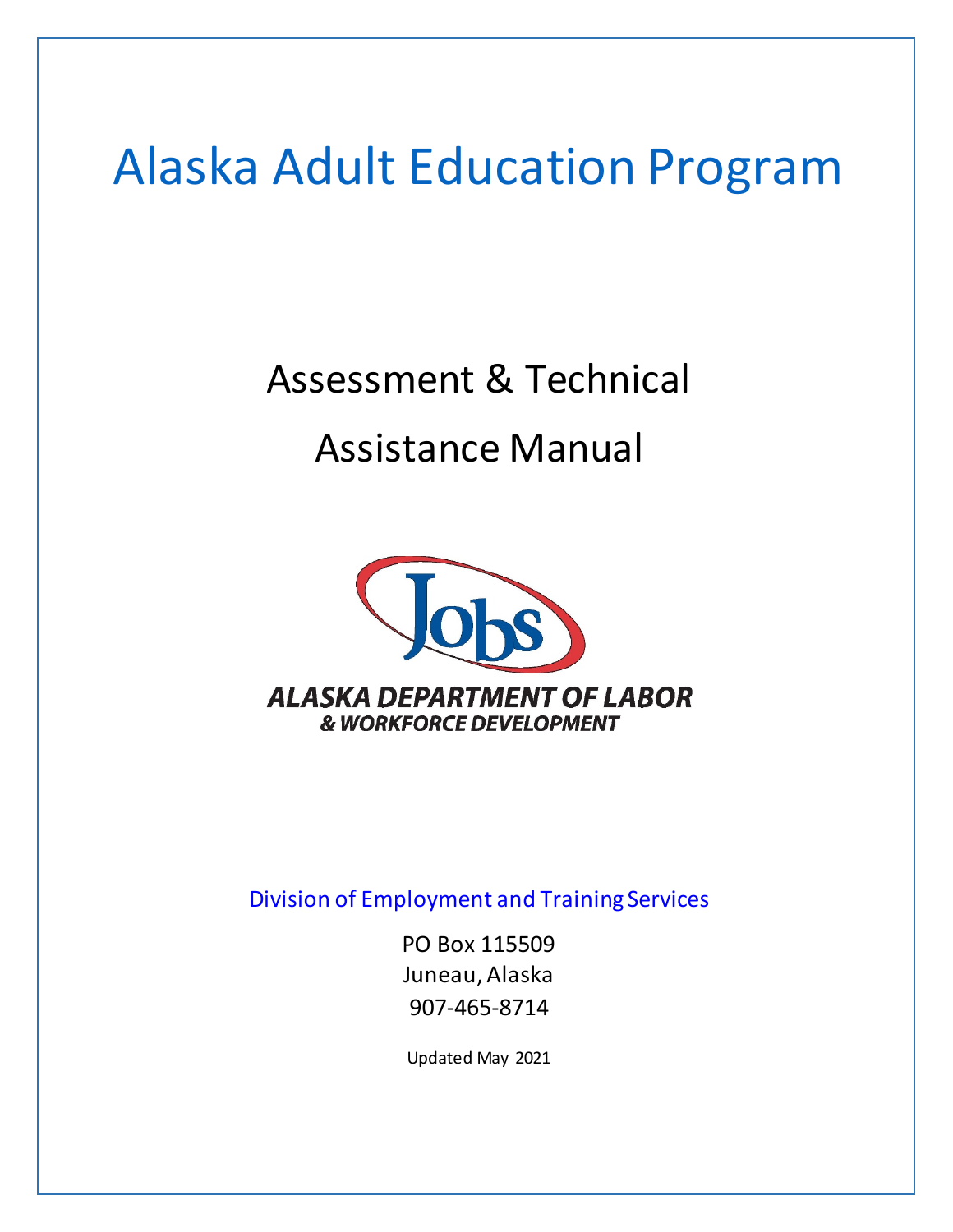The mission of the Alaska Adult Education Program is to provide instruction in the skills of reading, writing, and mathematics to adult learners to better prepare them for transitioning into the labor market, collegiate level academe, or vocational training.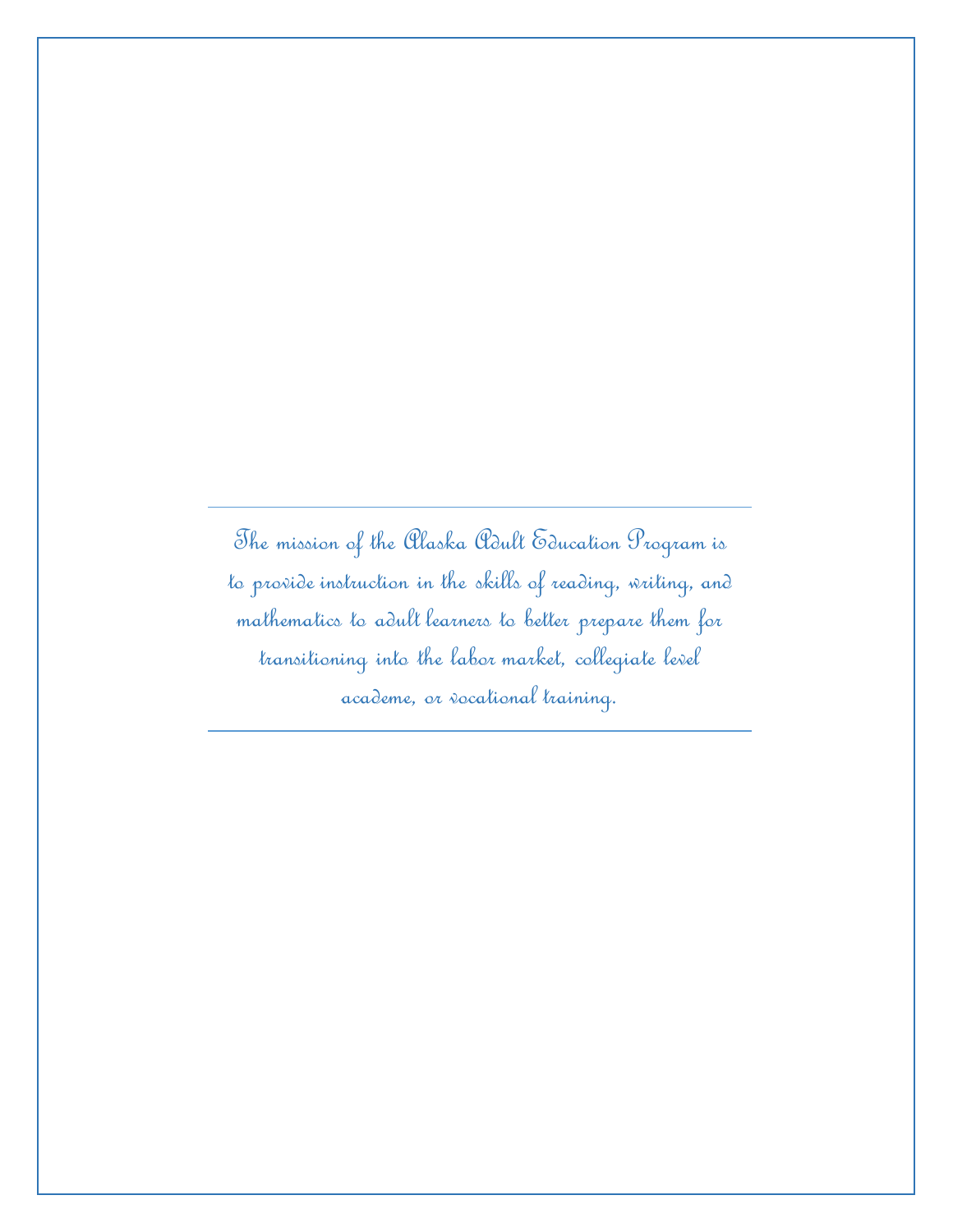# **Table of Contents**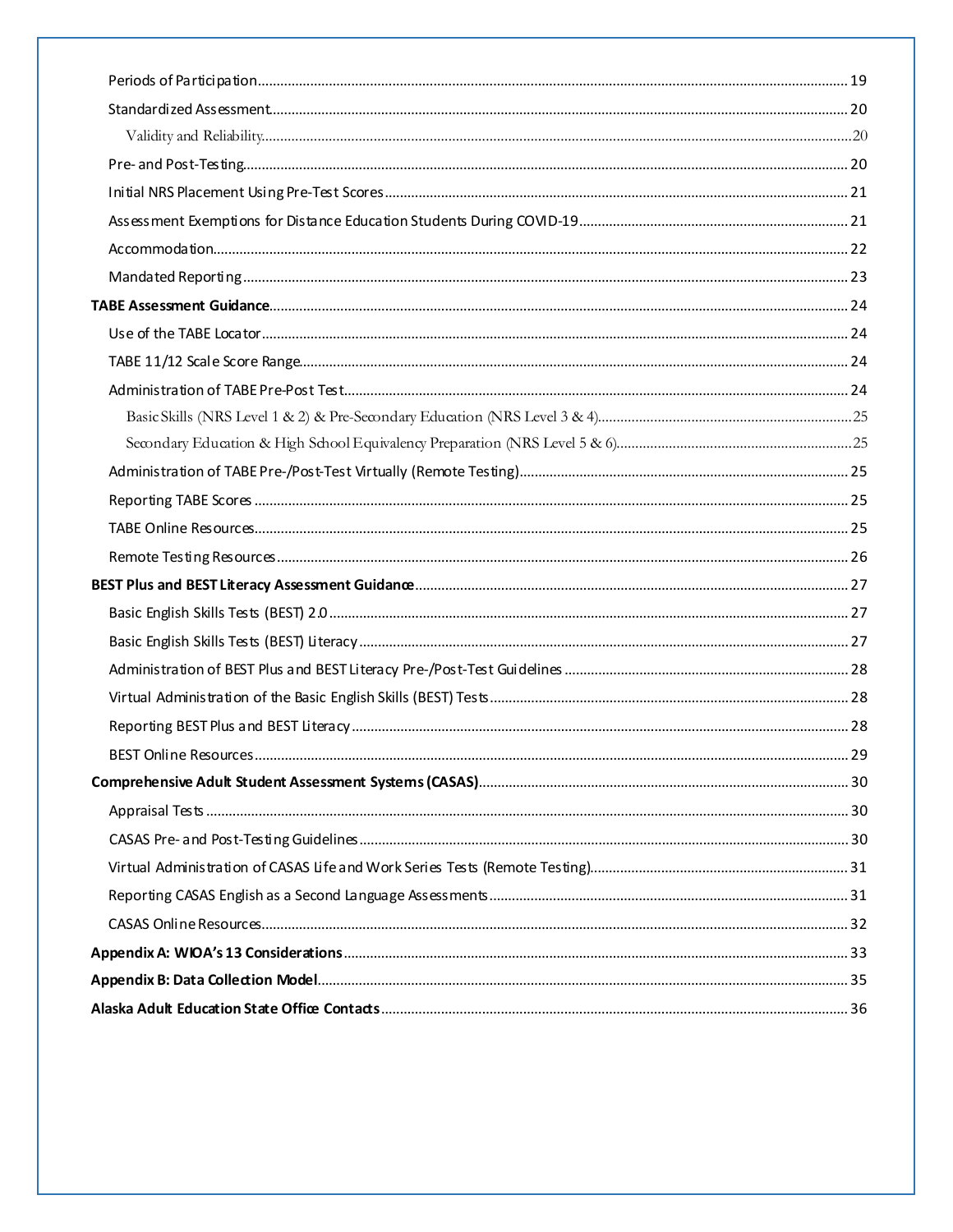# <span id="page-4-0"></span>**Overview**

The Alaska Adult Education (AAE) program is a statewide instructional program for adults seeking to enhance their postsecondary education skills in order to transition into employment. The AAE Program has been an institution in Alaska for over 45 years.

Alaska Adult Education was previously referred to as Adult Basic Education (ABE).

#### <span id="page-4-1"></span>The Workforce Innovation and Opportunity Act (WIOA)

The Workforce Innovation and Opportunity Act (WIOA) wassigned into law by President Obama on July 22, 2014. WIOA brought about changes to the workforce development integrated system and related programs through increasing collaboration. The law now requires the six mandatory core programsto coordinate efforts so that job seekers acquire both skills and credentials to meet the needs of employers. The core partners are:

- Title IB: Adult, Dislocated Workers and Youth
- Title II: Adult Education and Literacy
- Title III: Wagner-Peyser
- Title IV: Vocational Rehabilitation

The AAE Program follows the requirementsset forth in WIOA (Public Law 113–128) and the regulations in Adult Education and Family Literacy Act (AEFLA) (34 CFR 462-463); Uniform Administrative Requirements, Cost Principles, and Audit Requirements for Federal Awards (2 CFR 200); Education Department General Administrative Regulations (EDGAR) (34 CFR 75-99); and State of Alaska Administrative Codes (ACC 99.100- 99.200).

There are 13 considerations that adult education programs are required to use in providing funding to local programs outlined in AEFLA [\(Appendix A\)](#page-32-0). These considerations guide policies and procedures, including evaluating regional Adult Education proposals.

#### <span id="page-4-2"></span>Combined Alaska State Plan

Under WIOA requirements, the State of Alaska Department of Labor and Workforce Development (DOLWD) has elected to write a [Combined State Plan](https://jobs.alaska.gov/aae/documents/2020_WIOA_Plan_FINAL.pdf) that includes mandatory and optional programs. The purpose of the State Plan is to better align agencies and organizationsthat provide a range of employment, education, training, and related services and supports to help all job-seekers secure good jobs while providing businesses with the skilled workers they need to compete in the global economy.

#### <span id="page-4-3"></span>Funding

The Alaska DOLWD, Division of Employment and Training Services (DETS) annually receives general funds from the State of Alaska and a grant from the U.S. Department of Education to fund the Adult Education Regional Programs. AEFLA and WIOA require the State of Alaska to provide eligible agencies a multiyear grant award. The competitive four year grant cycle enables eligible providers to develop, implement, and improve adult education and literacy activities within Alaska. Eligible providers must use funds to establish or operate programs that provide adult education and literacy activities, including programs that provide these activities concurrently.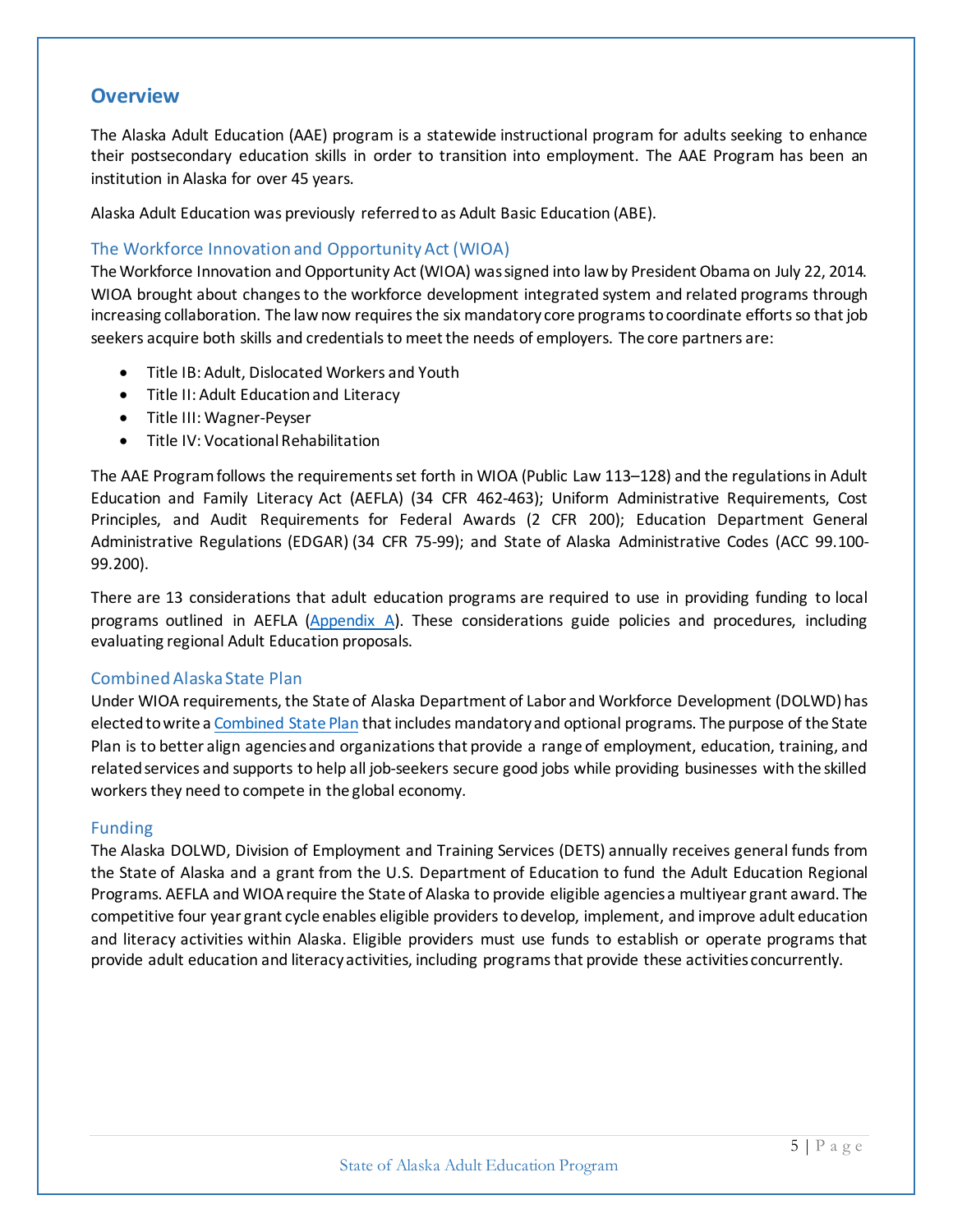# <span id="page-5-0"></span>**The Alaska Adult Education Student**

An adult education student refers to students who are English language learners and/or studying to increase their ability to:

- read, write, and speak (in English) and perform mathematics or other activities necessary for attainment of a secondary school diploma by examination;
- transition to postsecondary education and/or training; and/or
- obtain employment.

An "English language learner'' refers to a student who has limited ability in reading, writing, speaking, or comprehension of the English language, and--

- whose native language is a language other than English; or
- who lives in a family or community environment where a language other than English is the dominant language

Adult education and literacy activities refers to programs, activities, and services including:

- adult education (reading, writing, mathematics, science, social studies, etc);
- workplace adult education and literacy activities;
- family literacy activities;
- English language acquisition activities;
- integrated English literacy and civics education;
- workforce preparation activities; or
- integrated education and training.

#### <span id="page-5-1"></span>**Eligibility**

Alaska requires adults meet the following criteria to be eligible for Adult Education services:

The student:

- is 18 years of age or older;
- is physically present in the state; and
- is not enrolled in a high school program;

To assess an individual for the GED, they must meet the above criteria and

have not received a diploma or certificate through a high school or GED program in another state, province, or U.S. possession.

If a student is 16 or 17 years old, they must meet all of the above eligibility guidelines, with the following additional documentation:

- a legal emancipation document or a signed statement of consent from a parent or legal guardian(must be notarized for GED Testing); and
- official documentation of withdrawal from the last school attended in Alaska. *If youth are incarcerated in prison, and have been placed into the custody of the state, they do not need additional documentation to meet eligibility requirements.*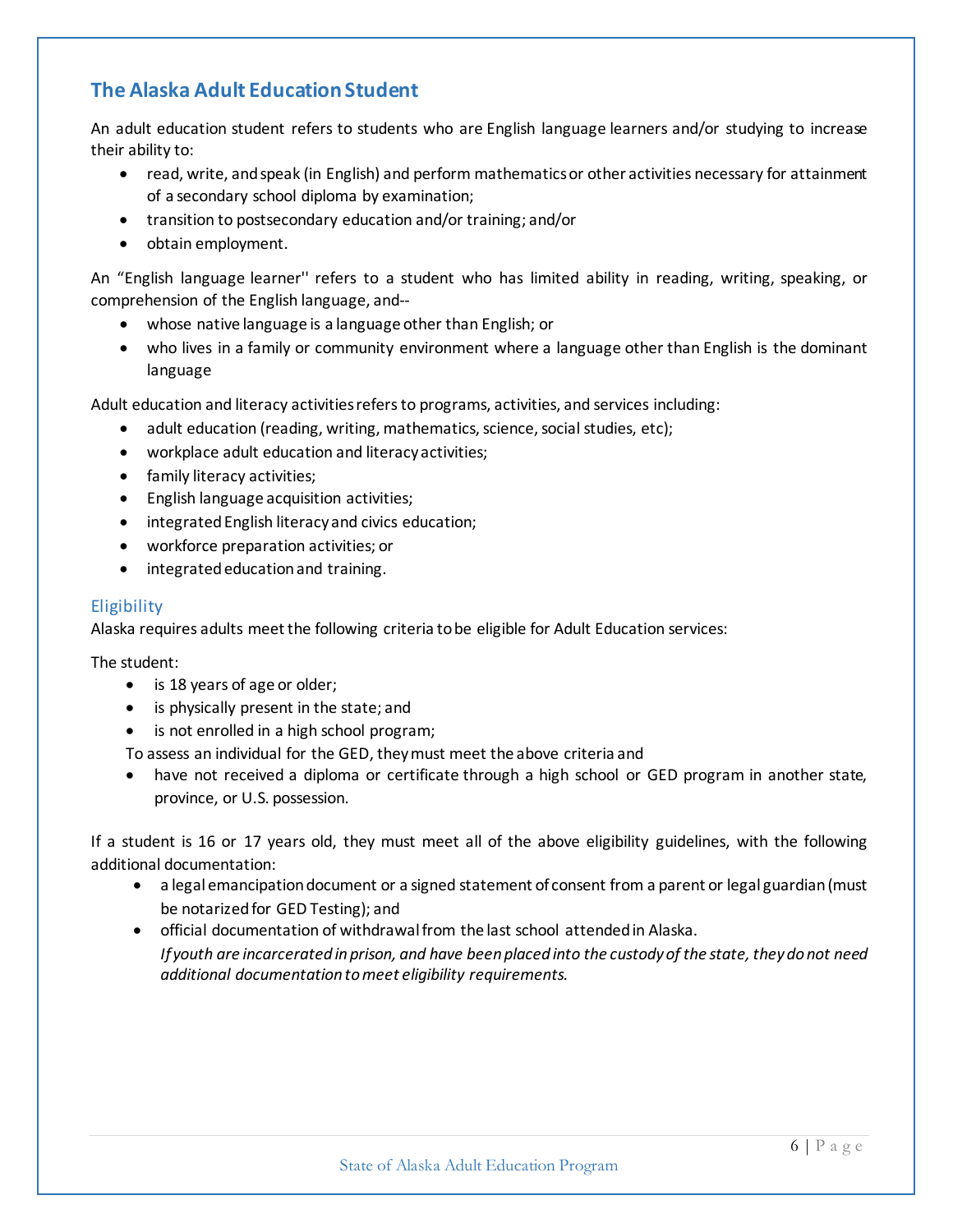# <span id="page-6-0"></span>**College & Career Readiness**

The goal of the Alaska Adult Education (AAE) Program is to meet student where they are at educationally and facilitate a successful transition to postsecondary education, training, and/or employment. Adult education programs work with student on Basic Skills, High School Equivalency Diploma Attainment, English Language Acquisition, and Workforce Preparation Courses.

#### <span id="page-6-1"></span>Basic Skills& Pre-Secondary Education

The goal of basic skills (NRS Level 1 & 2) & pre-secondary education (NRS Level 3 & 4) is to provide instruction and improve students' skills in preparation of higher education or obtain/retain employment. Curricula includes, but is not limited to, reading, writing, mathematics, science, and social studies. Basic skills & pre-secondary education is instruction comparable to educational levels first through eighth grade and are designed to prepare students for secondary education courses.

| <b>Basic Skills</b>                                                 |                                     |  |  |
|---------------------------------------------------------------------|-------------------------------------|--|--|
| High School Grade Level Equivalency<br>Educational Functional Level |                                     |  |  |
| NRS Level 1<br>$0-1.9$                                              |                                     |  |  |
| NRS Level 2                                                         | $2 - 3.9$                           |  |  |
| <b>Pre-Secondary Education</b>                                      |                                     |  |  |
| <b>Educational Functional Level</b>                                 | High School Grade Level Equivalency |  |  |
| NRS Level 3                                                         | $4 - 5.9$                           |  |  |
| NRS Level 4<br>$6 - 8.9$                                            |                                     |  |  |

#### <span id="page-6-2"></span>Secondary Education & High School Equivalency Preparation

The secondary education (NRS Level 5 & 6) & high school equivalency preparation is aimed at providing instruction to improve students' skills for transition into higher education, training, or employment. Curricula is rigorously aligned with the functional level of high school ninth through twelfthgrade students. Subjects taught included, but are not limited to, reading, writing, mathematics, science, and social studies.

The State of Alaska utilizes GEDTS® to assess students interested in obtaining their High School Equivalency Diploma.

| <b>Secondary Education</b>          |                                     |  |
|-------------------------------------|-------------------------------------|--|
| <b>Educational Functional Level</b> | High School Grade Level Equivalency |  |
| NRS Level 5                         | $9-10.9$                            |  |
| NRS Level 6                         | $11 - 12.9$                         |  |

#### <span id="page-6-3"></span>English as a Second Language (ESL) Instruction

The goal of ESL is to provide instruction to students whose first language is not English. ESL classes improve students' level of English by assisting with reading, writing, speaking, and comprehension of the English language. Curricula includes, but is not limited to, listening comprehension, oral communication, reading, and writing. ESL students are immersed in the language to help them achieve personal, employment, and/or academic goals.

| English as Second Language Educational Functional Level |  |  |  |
|---------------------------------------------------------|--|--|--|
| NRS ESL Level 1                                         |  |  |  |
| NRS ESL Level 2                                         |  |  |  |
| NRSESL Level 3                                          |  |  |  |
| NRS ESL Level 4                                         |  |  |  |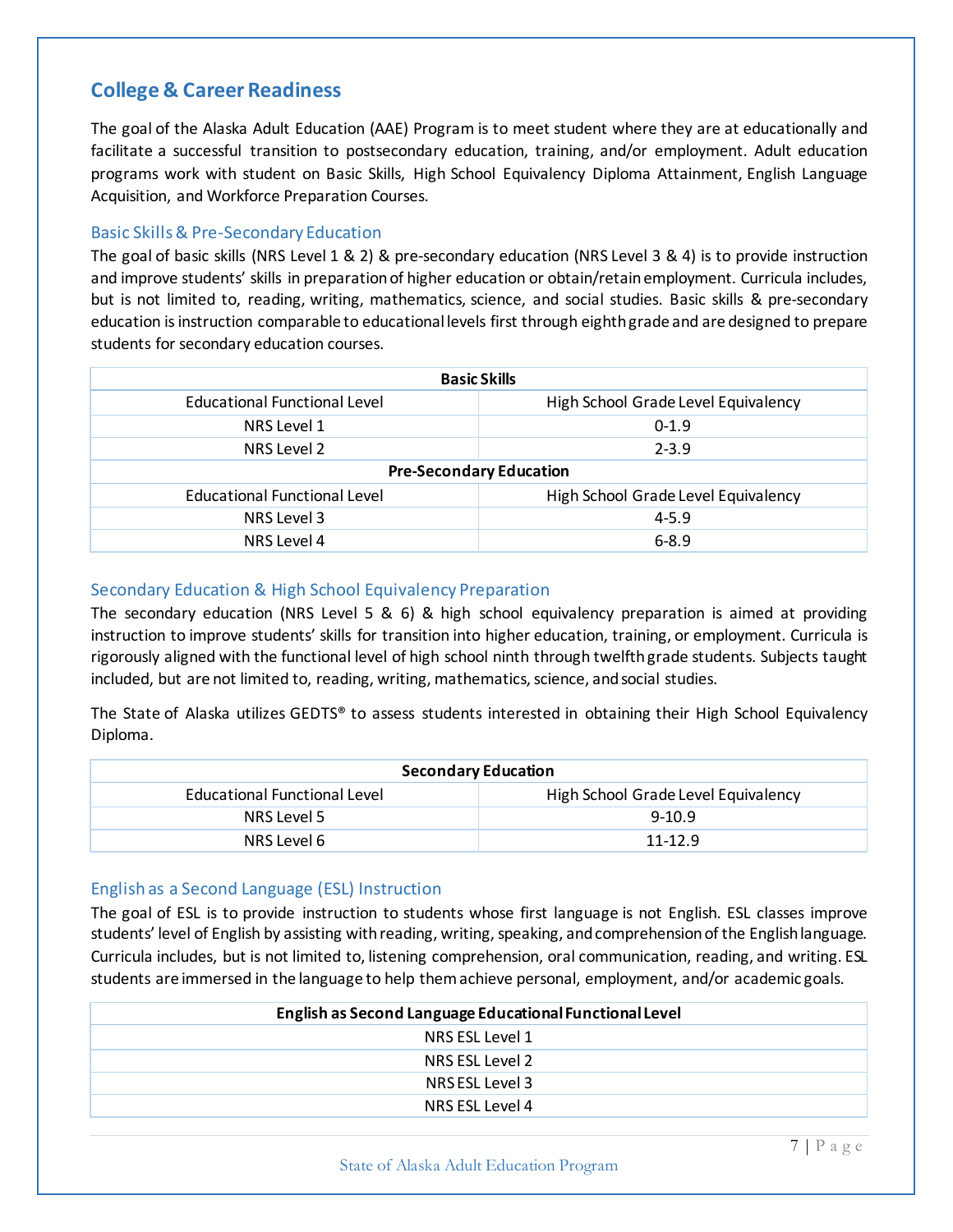| NRSESL Level 5 |
|----------------|
| NRSESL Level 6 |

#### <span id="page-7-0"></span>Integrated English Literacy and Civics Education (IELCE)

Alaska has one IELCE program that assists English language learners, including professionals with degrees and credentials in their native countries, to achieve competency in the English language and acquire the basic and more advanced skills needed for employment. IELCE includes instruction in literacy, the rights and responsibilities of citizenship, and civic participation.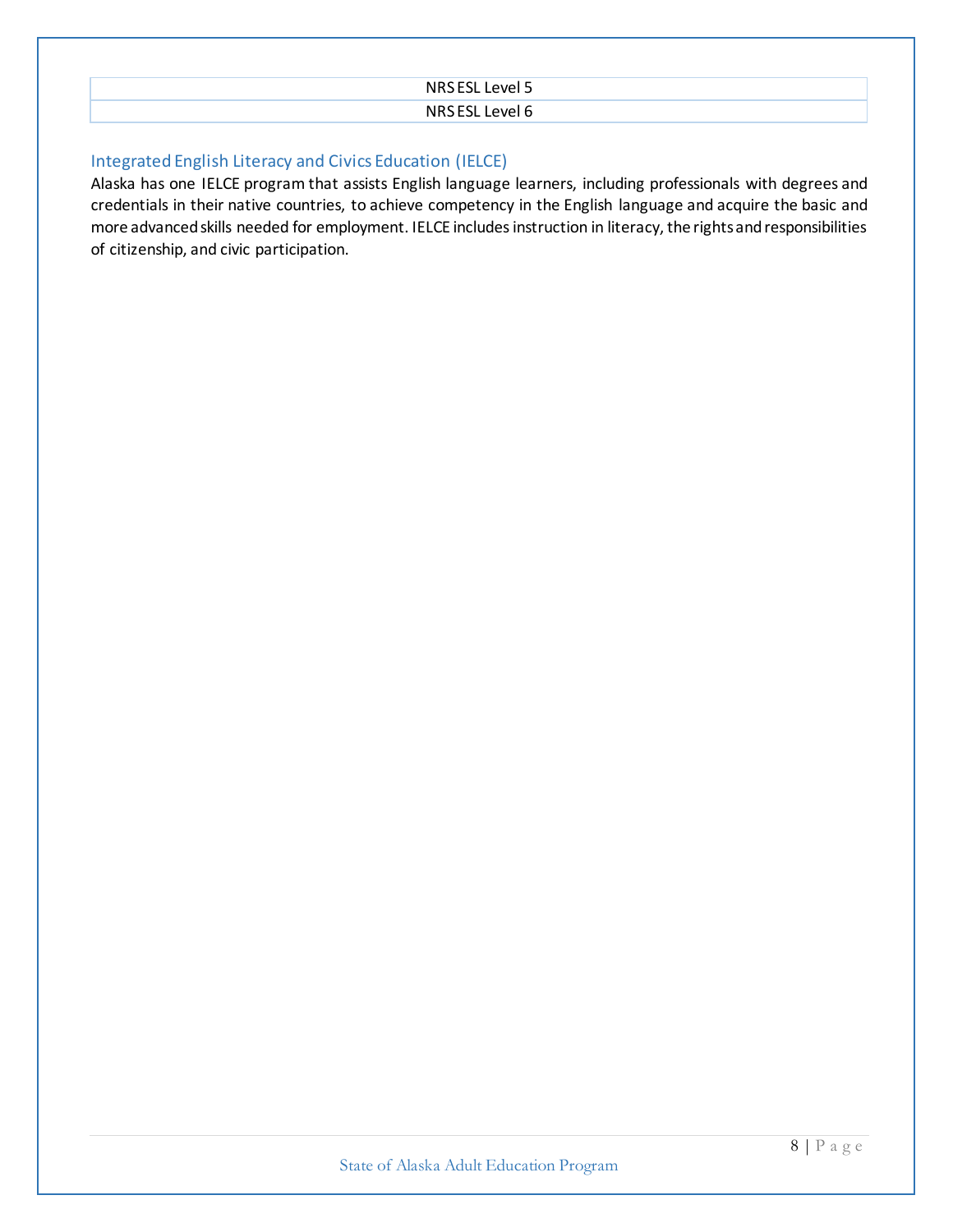# <span id="page-8-0"></span>**Program Delivery Methods**

Regional programs cover a vast area and travel to instructional centers may not be an option. There are multiple learning modes available to students.

#### <span id="page-8-1"></span>Student-Centered Traditional Instructions

Student-centered instruction and teaching are delivered face-to-face in a classroom setting. Instruction focuses on the needs, abilities, interest, and learning style of the student. Methods of instruction include, but are not limited to, lecture, interactive activities, hands-on learning, whole group and one-on-one instruction, and workshops.

#### <span id="page-8-2"></span>Distance Learning Models

- **Independent Distance Learning** refers to online lessons or distance learning independent of traditional or web face-to-face classroom instruction. Students must be enrolled in an educational distance learning model that is approved by the AAE office.
- **Blended Instruction** integrates any combination of traditional face-to-face classroom instruction, faceto-face web classes, and/or distance learning activities designed to meet the needs of the student. Blended instruction must be supported by well-developed lesson plans intended to scaffold learning. Traditional and/or web class instruction supported by distance activities must be coordinated through follow-up lesson plans.

#### <span id="page-8-3"></span>Federal Reporting of Attendance

Students receiving both distance education and traditional classroom instruction will be entered into the AlaskaJobs System one time. At the end of the fiscal year, based on the number of attendance hours, the student will be classified as either a traditional or distance education student for federal reporting. If the student has more than 50% of their learning time in one or the other modalities, they will be classified and counted in that subgroup. This will be done automatically in the AlaskaJobs System.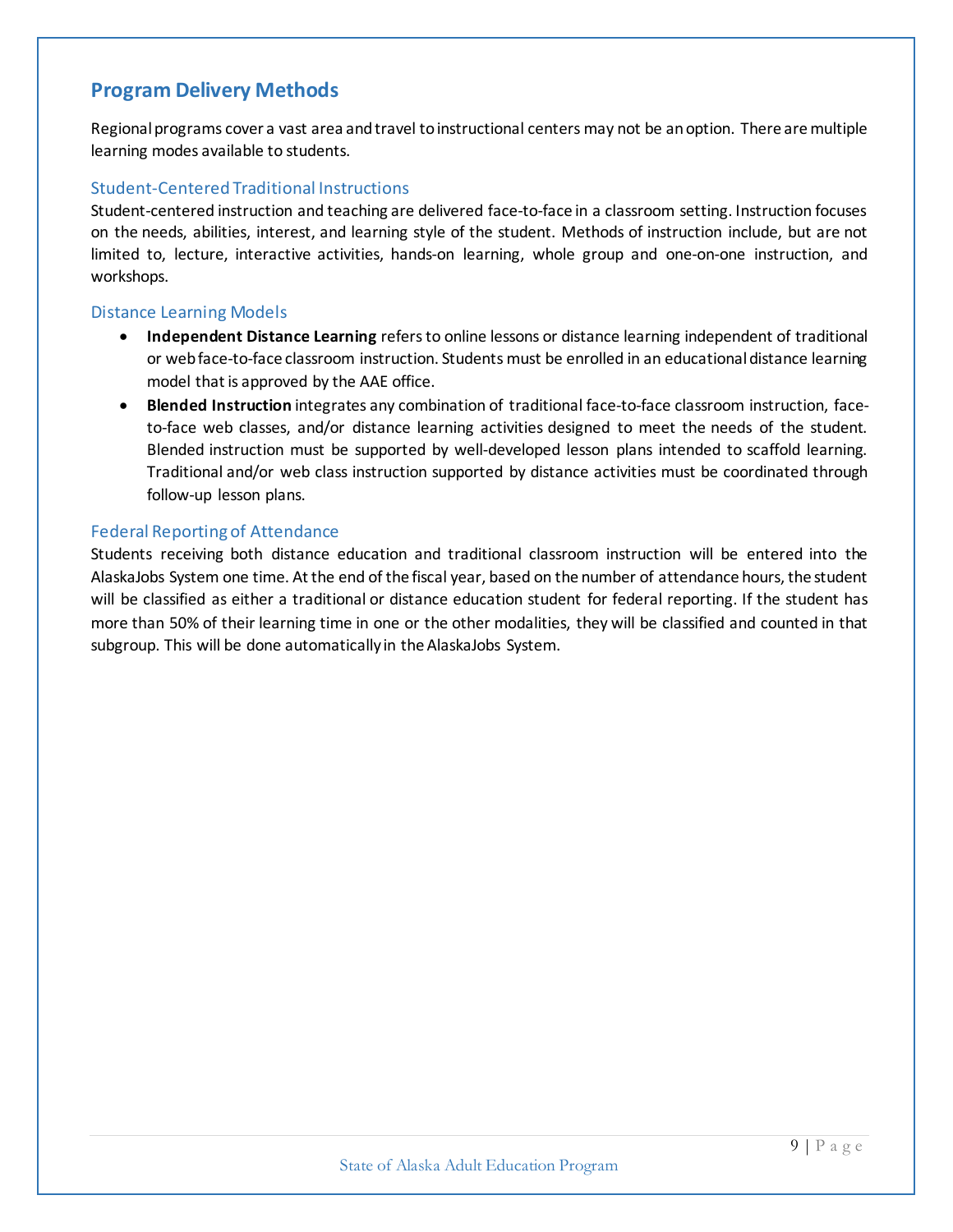# <span id="page-9-0"></span>**Distance Education Guidelines**

The AAE program understands the need to connect students with instruction that cannot be served face-to-face. Distance learning is an approved method to increase students' adult education and literacy activities.

#### <span id="page-9-1"></span>Definition

Distance education (DE) is the formal learning activity where students and instructors are separated by geography, time, or both for the majority of the instructional period. Distance learning materials are delivered through a variety of media, including but not limited to, print, audio recording, videotape, broadcasts, computer software, Web-based programs, and other online technology. Teachers support distance learners through communication by mail, telephone, e-mail, or online technologies and software.

Participants in distance education must have at least 12 hours of contact with the program before they can be counted in Federal reporting. Contact hours for distance learners can be a combination of in person and contact through telephone, video, teleconference, or online communication, where participant and program staff interact and the participant identity is verifiable.

#### <span id="page-9-2"></span>Instructional Methodology

Distance learning is supported through an online instructional platform, such as zoom; teacher lead instruction using voice over Internet Protocol (VoIP) software, such as Skype; or instructor lead correspondence lessons. To utilize distant learning, programs must:

- enroll students in a Regional Adult Education program;
- provide educational services to students who cannot attend classes due to conflicting work schedule, travel restrains, health issues, or WIOA self-identified employment barriers [\(AAE Roles, Responsibilities,](https://jobs.alaska.gov/aae/documents/AK_Adult_Ed_Intake_Polices.pdf)  [& Application Definitions](https://jobs.alaska.gov/aae/documents/AK_Adult_Ed_Intake_Polices.pdf) );
- use a clock in/out system or program that tracks student attendance;
- establish a clear communication method (phone, email, texting or other technologies, and/or software) between the student and teacher;
- not be self-learning, but rather able to provide clear lesson planning that is carried out through instruction; and
- establish learning groups comprised of the student, teacher, and instructional resources.

#### <span id="page-9-3"></span>Approved Curricula

Curricula used to support students in distance education must be approved by the AAE office. A current list of [approved curricula](https://jobs.alaska.gov/aae/documents/Approved_Distance_Education_Curriculum.pdf) may be found on the AAE website.

The AAE office may approve additional curricula after a vetting process. Programs wishing to recommend distance education curriculum for approval may submit an AAE [Distance Education Curriculum Approval Form.](https://jobs.alaska.gov/aae/documents/AAE_DE_Curriculum_Application.pdf)

#### <span id="page-9-4"></span>Distance Education Classes

When completing a student intake and selecting their classes in the AlaskaJobs System, a determination must be made if students are face-to-face learners, distance education students, or both. Teachers or Data Entry Clerks must differentiate between face-to-face and distance education hours for attendance purposes.

DE students will be counted in programs' Annual Performance Reports (APRs) as part of the unduplicated count of all enrolled students.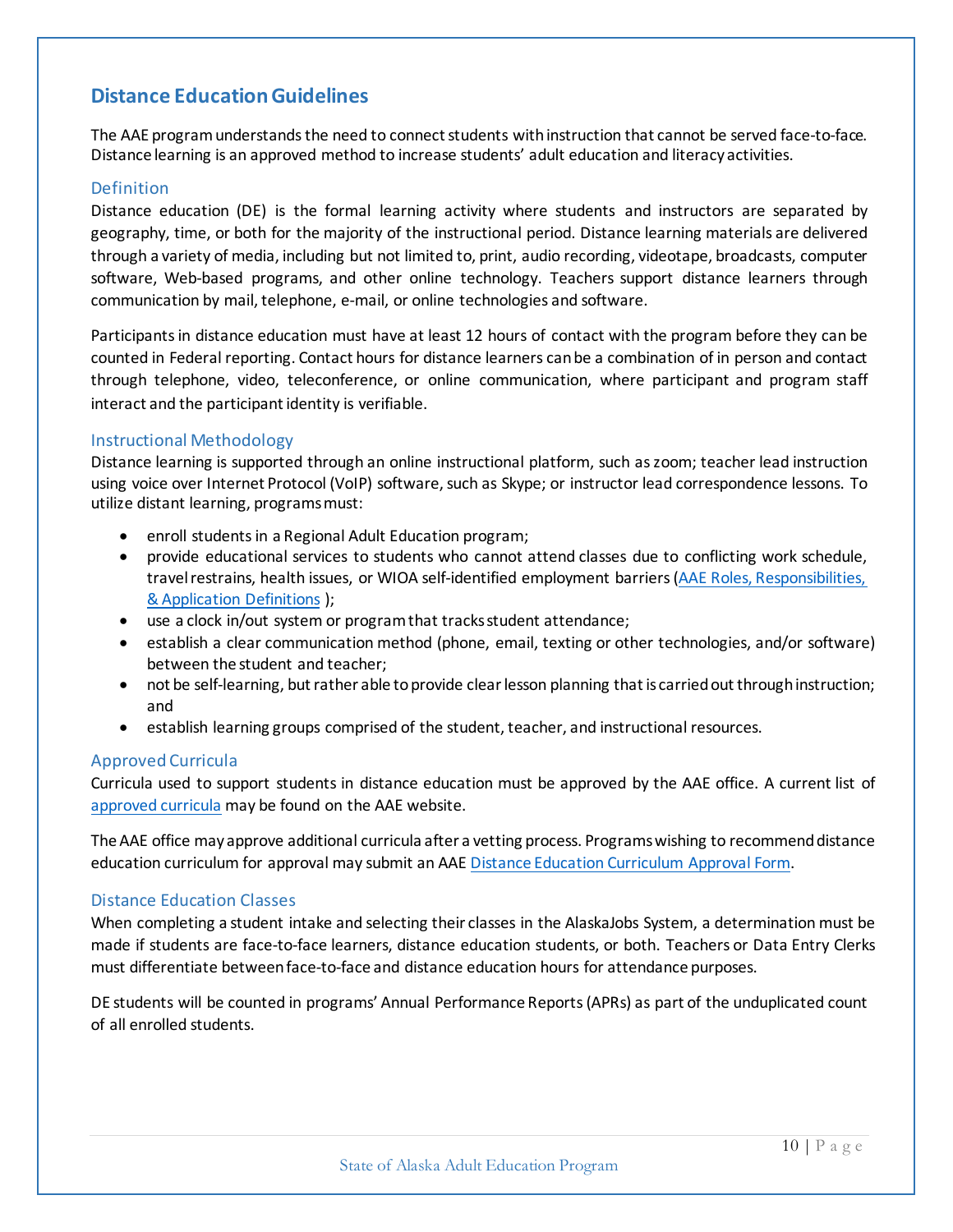#### <span id="page-10-0"></span>Distance Education Instructional Proxy Contact Hours

Instructional hours earned via online, computer instruction that occurs at a site other than in the AAE classroom (e.g., a student's home, a library, a learning center), will be considered as proxy contact hours. There are three models used with Alaska DE-approved curricula to report proxy contact hours:

- **Clock Time Model,** which assigns contact hours based on the elapsed time that a student is connected to or engaged in an online or stand-alone software program that tracks time.
- **Learner Mastery Model**, which assigns a pre-determined and fixed number of hours of credit based on the student passing a test on the content of each lesson. Students work with the curriculum and materials and when they feel they have mastered the material, take a test. A high percentage of correct answers (typically 70%-80%) earn the credit hours attached to the material. Students are required to take a mastery test at the completion of each instructional unit. Proxy hours are awarded for each test the student passes with a score of 70%-80%.
- **Teacher Verification Model**, which assigns a pre-determined and fixed number of hours of credit for each assignment/task based on teacher determination of the extent to which a student engaged in, or completed, the assignment. Proxy hours are awarded for activities completed by the participant and verified by the instructor. For example, programs that do not have a clock time model, but rather a point system. Another example includes students completing additional components of an online course that do not follow a clock time model nor have an assessment at the end. Examples may include:
	- o Synchronous learning activities
		- Broadcast via video, phone, chat
		- Classroom instruction delivered via online technology such as Google Hangout, Canvas
		- DE synchronous scenario:

An instructional class that is offered live and virtually which delivers content via online technology such as Google Classroom, Zoom, Canvas, etc. must be reported as distance education hours. In this example, students are separated by geography, which allows the class to still be coded as distance education. If the virtual class meets 2x per week, from 1:00-3:00pm, then those hours would be reported as DE in the AlaskaJobs System. It is not necessary to have the curriculum vetted for DE approval during the timeframe of the class. If students are encouraged to work on additional assignments outside of the scheduled virtual class, curricula that is already on the approved curriculum list must be used, or programs can submit a new curriculum approval application to the state AAE office for approval.

At this time, standard follow-up with students, even if virtual, should not be counted as distance education hours as this is not a formal learning activity. If a live virtual class is hosted for an hour where an instructor offered advising, career pathways information, etc., this activity would be classified as Distance Education.

- **Asynchronous learning activities** 
	- Moodle and other self-directed, AAE created courses
	- Student instruction and support delivered through any means

#### <span id="page-10-1"></span>Pre and Post Assessment with Distance Education Students

Formal educational functioning level (EFL) assessment, including pretests and progress tests, must occur for individuals enrolled in a distanced education programs. Programs must establish procedures for notifying students as to when and where post-testing should occur. Decisions about post-testing should be made based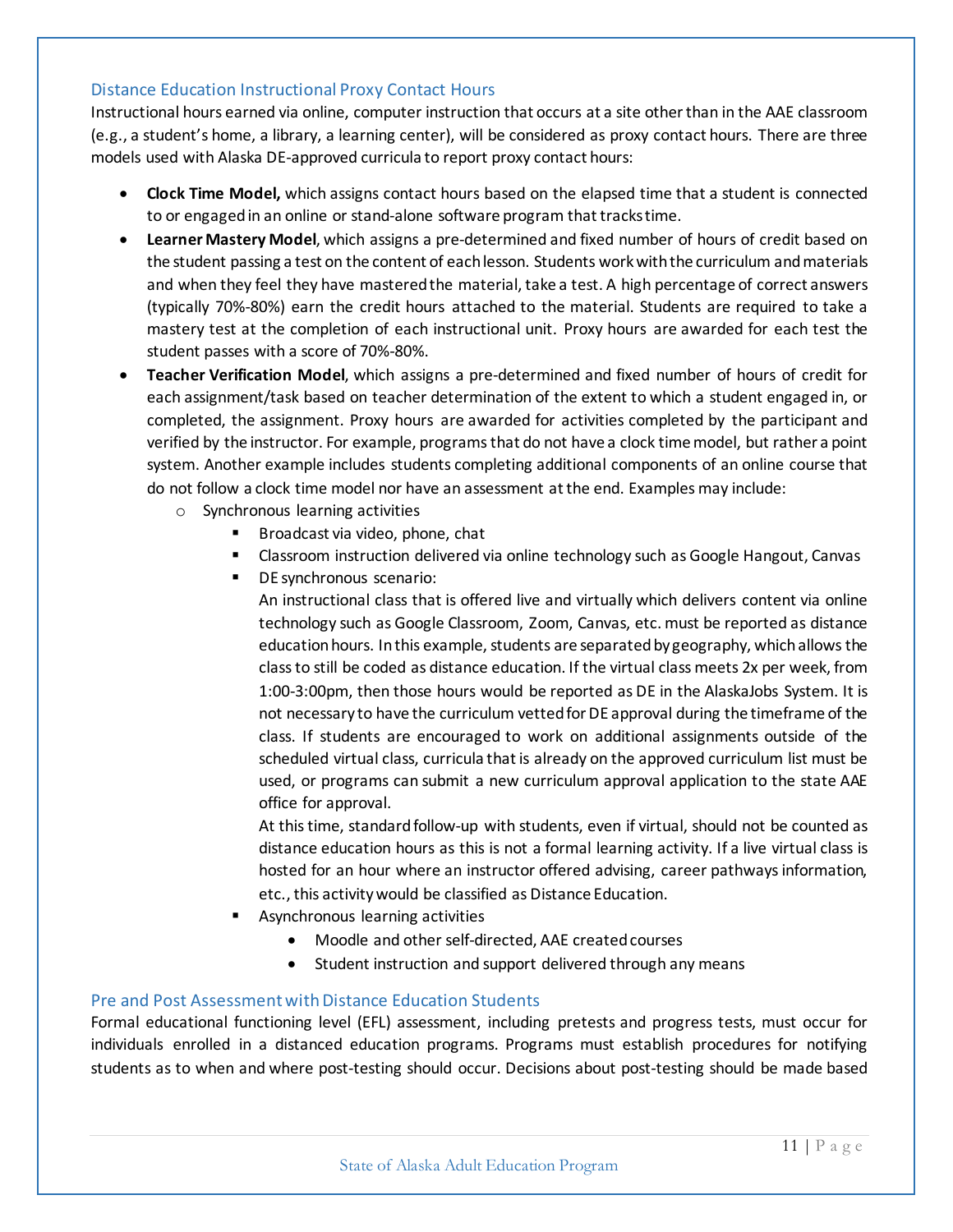upon evidence of student progress within the curriculum, hours of instruction the student has received and/or days of enrollment.

The AAE Assessment Policy applies to all adult learners, including Distance Education students. Post-testing must occur according to test publisher guidelines as indicated in the TABE, BEST, and/or CASAS Assessment sections and programs must follow the publisher's recommendations.

#### <span id="page-11-0"></span>Administering Virtual Testing

Local programs may implement virtual test proctoring using the assessments identified in this policy, in accordance with the test publisher's procedures for virtual testing.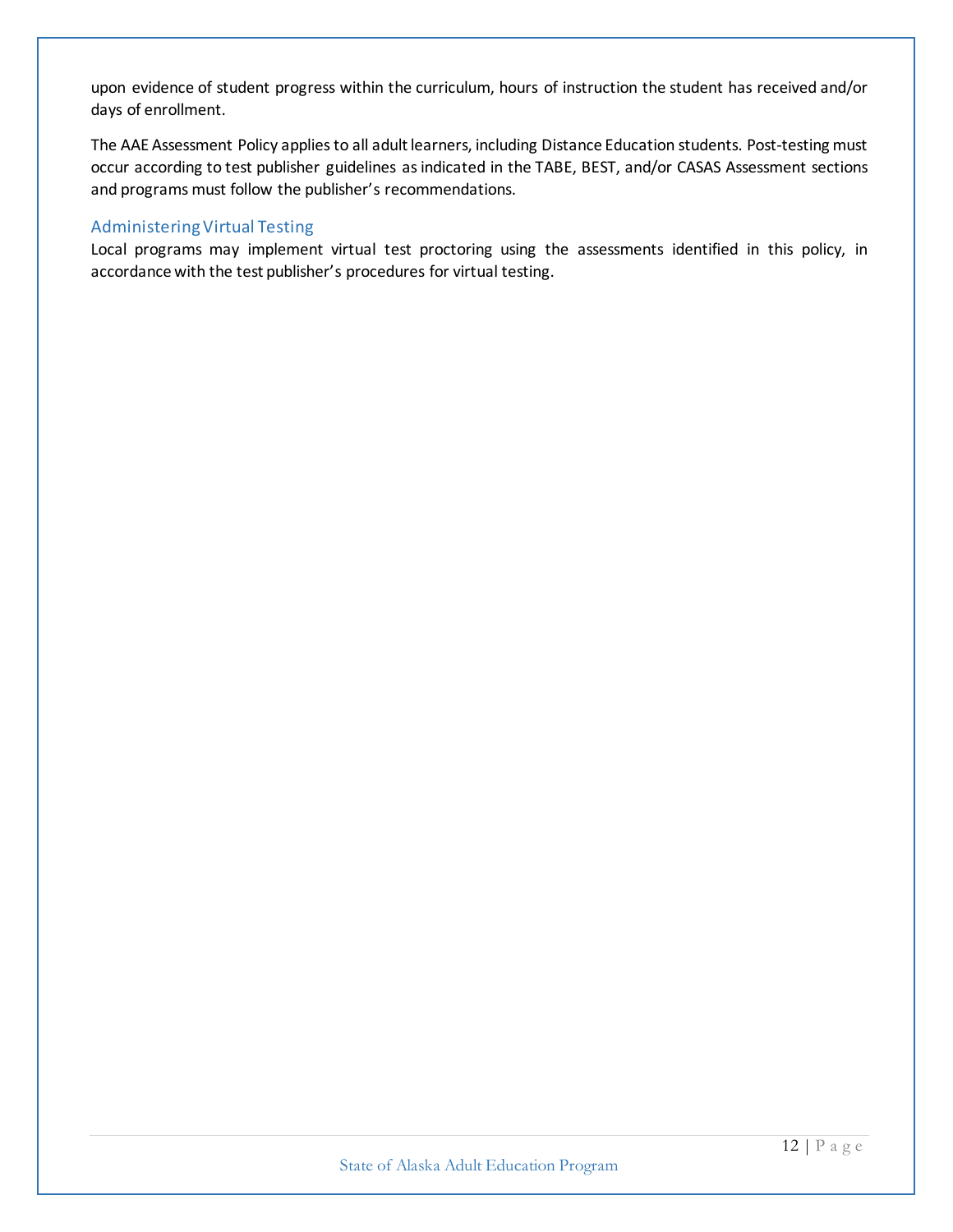# <span id="page-12-0"></span>**Regional Program Responsibilities**

Regional Adult Education Programs provide foundational skills and English literacy instruction to assist students who are studying to improve their reading, writing, and math skills. AAE includes 13 Regional education grants, an integrated Correctional system, and a grant for Integrated English Literacy and Civics Education (IELCE).

#### <span id="page-12-1"></span>Intake Process

Alaska requires all students be enrolled in a Regional Adult Education Program to receive adult education services. AAE programs have a universal application that corresponds with the information required for reporting in the AlaskaJobs System. A paper application may be used with students, but at no time shall forms be given to students to fill out on their own. Staff must assist students with filling out intake information and helping them understand mandated reportable questions. All students must complete a paper or computer application within 10 days of program orientation.

Individual programs may add there logo to the paper application on the top right corner, opposite the Jobs logo. Additional information, such as program and company name, address, or informational block, etc., may be added to the document at the bottom of the form. However the body, style, and/or format of the application must remain intact.

#### <span id="page-12-2"></span>Attendance Guidelines

Instructional activities are designed to promote student learning through research based practices. For reporting purposes, the following is considered attendance:

- Student Instruction time the student is physically present in a classroom learning environment.
- Distance Learning teacher lead instruction time, proxy seat time, and/or instructional communication between student/teacher.
- Assessments (TABE/BEST/CASAS) time the student is physically present in the testing environment.
	- $\circ$  Time spent on assessment can be counted only if the assessment is designed to inform placement decisions, assess progress, or inform instruction.
	- o *\*GED Testing does not count towards instructional time and is not accounted for in attendance records.*
- One-on-One or Group Tutoring Sessions time spent in learning outside of regular scheduled class time.
- Learning Lab Participation time the student is physically present in the learning lab engaged in instructional activities or through proxy seat time.

#### <span id="page-12-3"></span>Recording Attendance

Hours of instruction or instructional activity that the student receives from the program are recorded as attendance. Electronic records must be consistent with grantee's records on file. Attendance records must be entered accurately and timely into the AlaskaJobs System.

- AAE programs are required to have written policies for collecting the attendance of students.
- Daily, Weekly, or monthly attendance can be entered as a sum. If entering weekly or monthly attendance, it is designated by the last day of the week or month in which the student had attendance.
	- o Example: from Sept. 1-19 the student attended 22 hours 15 minutes with no more attendance that month. Attendance must be entered as: **date: Sept. 19th; period: monthly; hours: 22.15**.
- Attendance must be noted in with actual time (ie. 2 hour 15 minutes = 2.15)
- Attendance is calculated by fiscal year. Months must stand alone and should never be calculated together.
- Student's instructional activities must be recorded and maintained for a minimum of five years.
- Attendance must be entered by the student's class.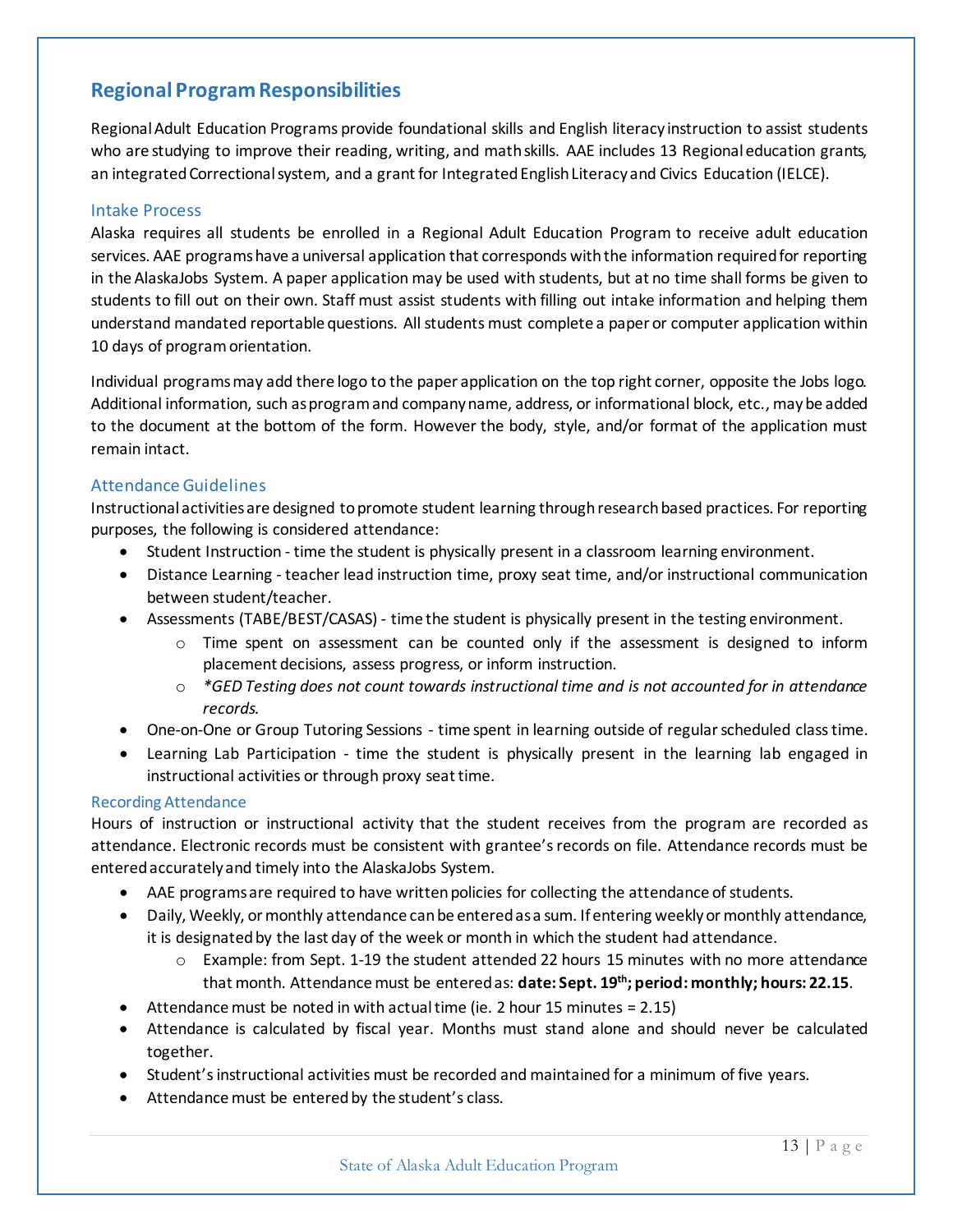Students with no attendance after 45 days will be automatically set to inactive status in AlaskaJobs. To reactive the student record, the program just needs to add attendance. If the student does not accumulate attendance after 90 days, the system will automatically close their case on the  $91<sup>st</sup>$  day and retroactive the closed date back to the last date in which the student attended class.

#### <span id="page-13-0"></span>Full Time Students

All full-time students must have at least 12 hours of direct instruction before they can be counted for Federal reporting.

Students in distance education must have at least 12 hours of contact with the program before they can be counted for Federal reporting purposes. Contact hours for distance learners can be a combination of in-person attendance and contact through telephone, video, teleconference, or online communication, where participant and program staff interact and through which student identity is verifiable. In addition to these 12 hours, if students are **studying with a computer based program** which assigns contact hours based on the elapsed time that a student is connected to, or engaged in, an online or stand-alone software program that tracks time, then those hours count as hours of instruction.

#### <span id="page-13-1"></span>Data Entry

Every staff member in an Adult Education Program plays a role in the data collection process. Regional Programs must have data collection processes in place that includes staff who are trained, understand their roles and responsibilities, and have the necessary tools and resources.

Alaska Adult Education Programs will ensure that data is entered into data management system in a timely manner.

- Programs are required to enter student information (intakes, attendances, assessments, etc.) by the  $15<sup>th</sup>$ of the following month. (i.e., March's data must be entered by April 15<sup>th</sup>);
- Request for personnel staff accounts must be receivedwithin 15 days of the employees start date; and
- July 15<sup>th</sup> is the deadline to enter information prior to fiscal year reporting.

*Before entering student information, Data Entry Staff must search the State and GEDTS Databases for previous records.* 

#### <span id="page-13-2"></span>Co-enrollment

Co-enrollment of students in WIOA core and optional partners are mandated by our WIOA State Combined Plan. Students that are co-enrolled in more than one program can benefits from wraparound supports and services. Examples of co-enrollment include, but are not limited to:

- WIOA Title I Adult, Dislocated Worker, and/or Youth Programsto receive case management, training and support services to assist with employment related goals;
- WIOA Title III students utilizing the Alaska Job Centers for job search and placement assistance; and
- WIOA Title IV students with disability receiving educational and employment supports.

#### <span id="page-13-3"></span>Staff Training and Professional Development

Regional Adult Education Programs are responsible for the professional development of all staff. Programs are to use training methods that enhance roles and responsibilities for Teachers and Program Coordinators; including data collection procedures.

#### <span id="page-13-4"></span>Annual Professional Development

Each year, AAE staff are required to attend a specific number of hours of professional development (PD) courses. *See chart below for required hours*. Program Coordinators must entered the following information into AlaskaJobs system (coming soon) for all staff working with adult education students: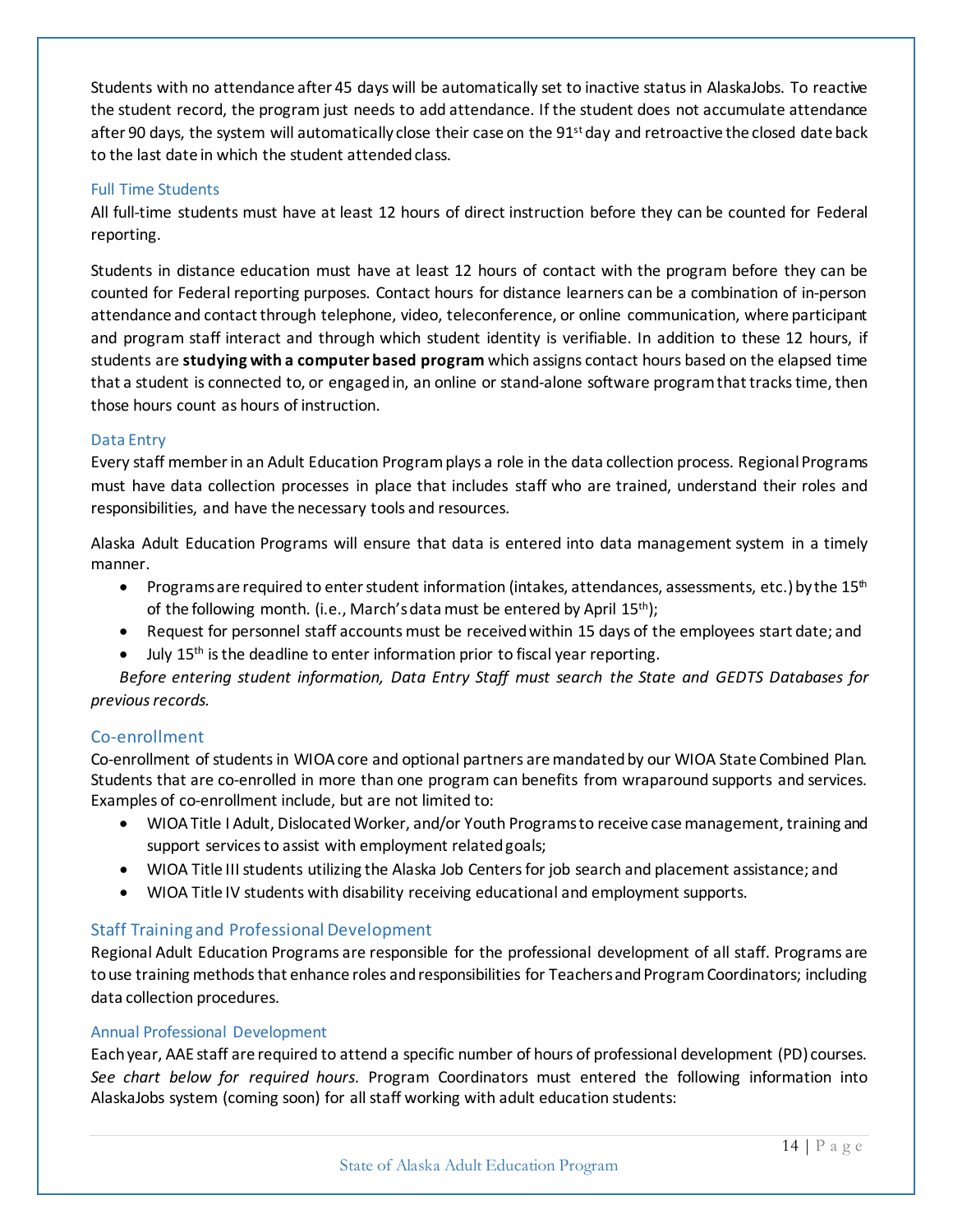- Professional Development hours;
- Date(s) of training;
- Title of training; and
- Trainers name

| <b>Professional Development Requirements</b>                           |                                 |  |  |
|------------------------------------------------------------------------|---------------------------------|--|--|
| <b>Employment Role and Status</b>                                      | <b>Hours Required</b>           |  |  |
| Program Coordinator                                                    | 16 hours per year               |  |  |
| <b>Full-time Teacher</b>                                               | 12 hours per year               |  |  |
| Part-time Teacher                                                      | 9 hours per year                |  |  |
| Full or part-time Instructional Assistant / Paraprofessional           | 6 hours per year                |  |  |
| Full or part-time Data Entry Staff / Paraprofessional                  | 3 hours per year                |  |  |
| . In addition to professional development hours, Data Entry staff must |                                 |  |  |
| be up-to-date on all relevant NRS training, policies, and regulations  |                                 |  |  |
| Volunteers                                                             | Determined by regional programs |  |  |

Annual Professional Development Requirements:

- Professional Development hours must be completed within the fiscal/program year (July 1-June 30).
- Employees who hold more than one role must complete the higher of the PD hours. They do not have to combine required hours.
	- o Example: Part-time Teacher also in charge of Data Entry Required PD: 9 hours per year.
- If hired after December 31<sup>st</sup>, hour requirement is  $\frac{1}{2}$  the time above.
	- $\circ$  If hired after April 15<sup>th</sup>, hour requirement is % the time above
- Professional Development hours may only be used in the fiscal/program year they were acquired. Hours may not be "banked" or "credited" in following years.
- Professional Development is used to enhance programs. Program Coordinators must approve staff professional development hours.

Professional Development opportunities:

- Annual AAE Professional Development/Training Conferences
- LINCS Professional Development Center: [https://lincs.ed.gov/state-resources/professional](https://lincs.ed.gov/state-resources/professional-development-center/training-catalog)[development-center/training-catalog](https://lincs.ed.gov/state-resources/professional-development-center/training-catalog)
- Tuesdays for Teachers: [https://ged.com/educators\\_admins/teaching/professional\\_development/webinars/](https://ged.com/educators_admins/teaching/professional_development/webinars/)
- Adult Education Specific Conferences
	- o *All out-of-state travel to conferences using AAE funding must be approved by the State Adult Ed Director*
- Regional Program developed training opportunities administered by Program Coordinators

#### <span id="page-14-0"></span>Required Training Topics

AAE Regional Programs are responsible for training staff on the required elements of their position. Although training is individual to each program, the following are required topics that must be included in new AAE training orientation and refresher courses (as needed):

| <b>Title</b>                 | <b>Training Requirements</b>                           |
|------------------------------|--------------------------------------------------------|
| Intake Form Completion       | Staff assisted completion process                      |
| Must be completed by all new | Accuracy of data capture                               |
| staff                        | <b>AAE Student Application</b>                         |
|                              | AAE Roles, Responsibilities, & Application Definitions |
|                              | <b>Timeliness</b>                                      |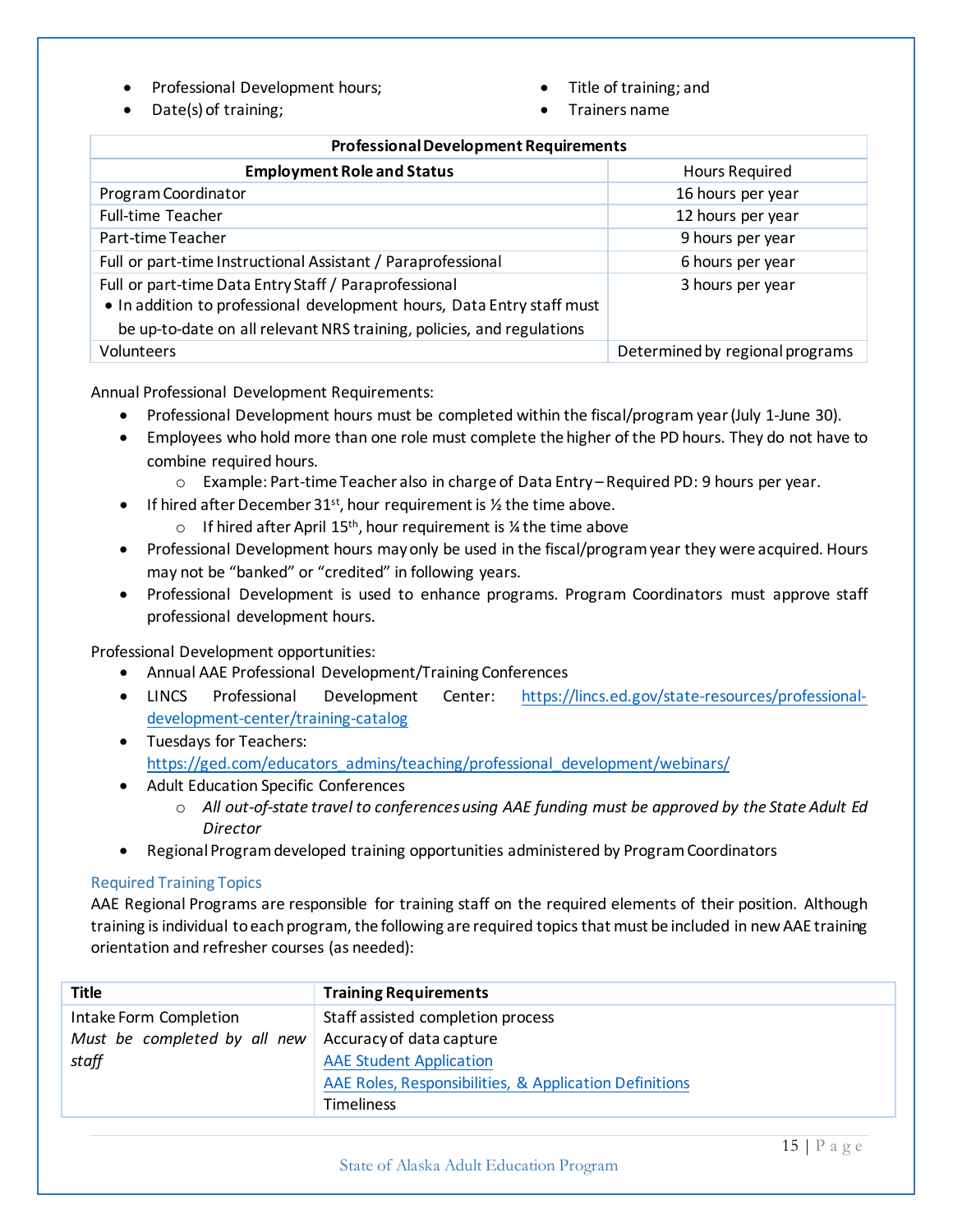| <b>Assessment Guidelines</b>         | Pre-testing policies                                                                        |
|--------------------------------------|---------------------------------------------------------------------------------------------|
| Must be completed by all new         | Post-testing policies                                                                       |
|                                      |                                                                                             |
| staff                                | Alaska approved assessments                                                                 |
|                                      | Virtual testing policies                                                                    |
| High School Equivalency              | Alaska GED® testing requirements (all new staff)                                            |
|                                      | GED® Virtual Administration Training (Program Coordinators and any designated               |
|                                      | individual)                                                                                 |
|                                      | GED® Manager Training (Program Coordinators and any designated individual)                  |
|                                      | GED® Test Administrators (all test administrators and Program Coordinators)                 |
|                                      | Pearson VUE administrative policies and procedures<br>$\bullet$                             |
|                                      | <b>Examiner training</b><br>٠                                                               |
| <b>TABE Training</b>                 | <b>TABE Administration Training</b>                                                         |
| (AAE Programs)                       | <b>Virtual TABE Administration Training</b>                                                 |
| Program Coordinators and all         | Certification Process (optional by recommended):                                            |
| staff<br>administering<br>TABE       | Understand and follow general TABE 11/12 test best practices<br>$\bullet$                   |
| Assessments                          | Implement correct forms and levels<br>$\bullet$                                             |
|                                      | Securely administer and handle test resources<br>$\bullet$                                  |
|                                      | Follow student privacy protocols<br>$\bullet$                                               |
|                                      | Score and interpret the TABE 11/12 test results                                             |
|                                      | https://tabetest.com/tabe-1112-certification-process/                                       |
|                                      | Regional AAE Program Coordinators will train all staff in TABE test administration.         |
|                                      | Staff are trained according to the directions and test policies stated in the TABE          |
|                                      | <b>Test Administration Manual.</b>                                                          |
|                                      | Only trained test administrators may administer TABE 11/12                                  |
|                                      |                                                                                             |
|                                      |                                                                                             |
| <b>BEST Plus / Literacy Training</b> | <b>BEST Plus User Agreement (optional)</b>                                                  |
| (ESL Programs)                       | Only trained test administrators may administer BEST Plus and Literacy                      |
| Program Coordinators and all         | BEST Administration Training - available annually or more frequently as needed<br>$\bullet$ |
| staff administering BEST Plus and    | Regional AAE Program Coordinators will train staff in BEST Plus test<br>administration.     |
| Literacy Assessments                 |                                                                                             |
|                                      | Virtual BEST Plus Administration Training                                                   |
|                                      | <b>BEST Literacy</b>                                                                        |
|                                      | Test manual overview                                                                        |
|                                      | Test administration procedures (annual training or more frequently as                       |
|                                      | needed)                                                                                     |
| <b>CASAS Training</b>                | CASAS Test Administrator Training http://training.casas.org/                                |
| Program Coordinators and all         | Only trained test administrators may administer CASAS Assessments                           |
| staff administering CASAS Life &     | Module 4 - highly recommended for all test administrators                                   |
| Work and Citizenship Assessments     | CASAS eTests Basics Training required for all eTest users- available soon<br>$\bullet$      |
|                                      | e-Test Only                                                                                 |
|                                      | Modules 1-2 required                                                                        |
|                                      | Paper Tests Only                                                                            |
|                                      | Modules 1 & 3 required                                                                      |
|                                      | e-Test and Paper Tests                                                                      |
|                                      | Modules 1-3 required                                                                        |
|                                      | Teachers, Counselors, and Career Coaches - Recommended Training                             |
|                                      | Module 1 & 4                                                                                |
|                                      | CASAS Citizenship                                                                           |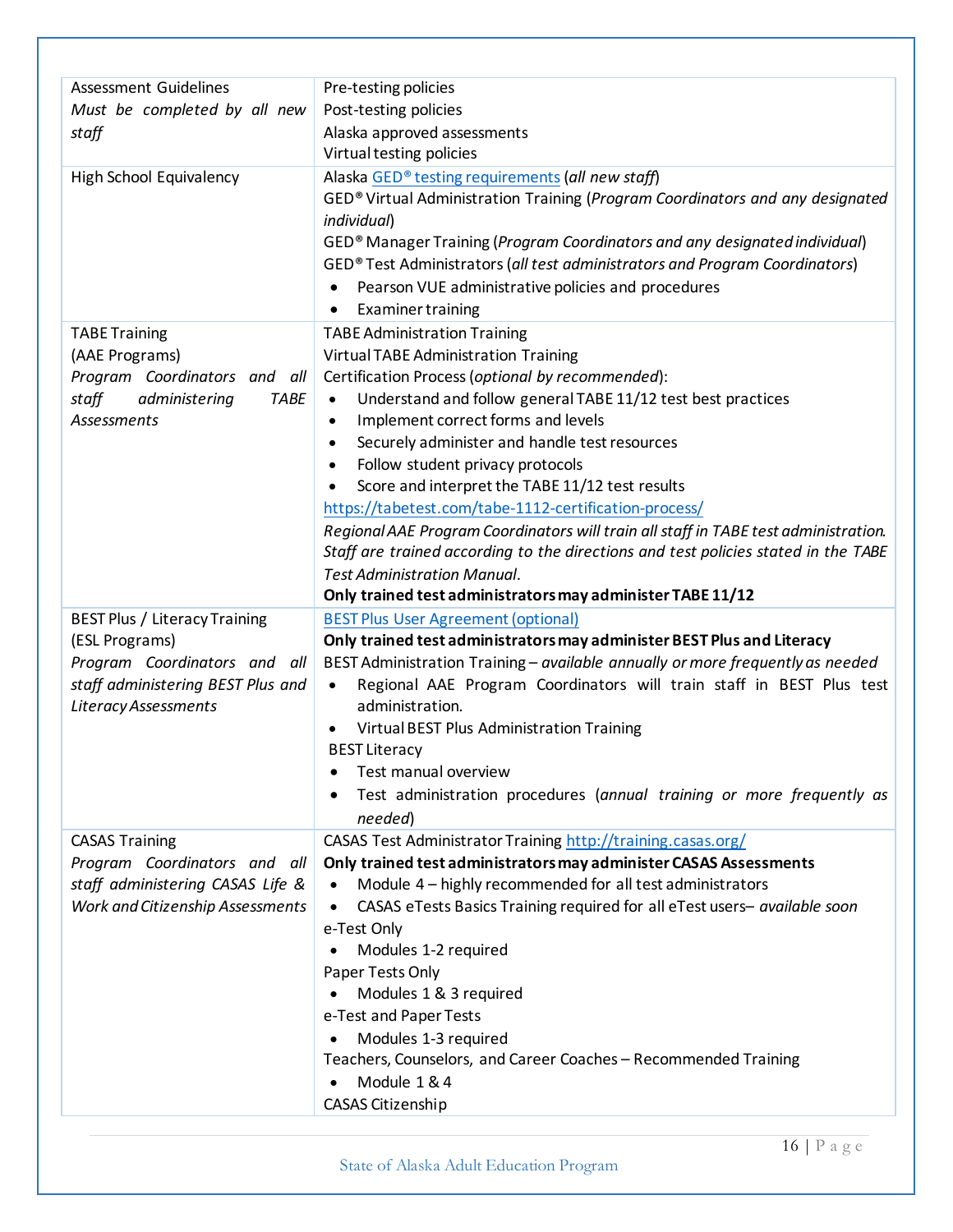|                                   | CASAS Citizenship Interview Test (CIT) - Modules and annual recertification       |
|-----------------------------------|-----------------------------------------------------------------------------------|
|                                   | course                                                                            |
| AlaskaJobs System / Data Entry    | Staff account request procedures and log in guidelines                            |
| (ongoing training)                | Data entry requirements and procedures                                            |
| All new staff must be familiar    | Participation and enrollment information<br>$\bullet$                             |
| with AlaskaJobs System and Data   | Entering student information<br>٠                                                 |
| <b>Entry Requirements</b>         | Accuracy of attendance<br>$\bullet$                                               |
| Program Coordinators, Teachers    | Assessments and assessment data: TABE, BEST, CASAS, GED, GED Ready,<br>$\bullet$  |
| and Data Entry staff are required | information assessments, etc.                                                     |
| to have ongoing training          | Creating and maintaining classes<br>٠                                             |
| associated with data entry        | Follow up services<br>٠                                                           |
| procedures                        | <b>Timeliness</b>                                                                 |
|                                   | Quality control guidelines                                                        |
|                                   | Data review procedures                                                            |
|                                   | Entering and updating student information                                         |
|                                   | Duplication of records and how to avoid occurrences                               |
|                                   | Requesting information change from the State AAE office                           |
| <b>NRS Tables</b>                 | Overview of NRSTables                                                             |
| Must be completed by all new      | NRS Definitions of measures                                                       |
| staff                             | NRS Level to Scale Score Range                                                    |
| <b>Program Coordinators must</b>  | Conducting assessments                                                            |
| provide training to all staff     | NRS policy, accountability policies, and data collection process                  |
| members as policies changes       | Data entry staff must stay up-to-date on all relevant NRS training, policies, and |
| dictate                           | regulations                                                                       |
| Confidentiality                   | <b>FERPA Regulations</b>                                                          |
| Must be completed by all new      | Personal Identifiable Information (PII)                                           |
| staff                             | AlaskaJobs System accessibility and information sharing                           |

Additional [professional development and mandatory trainings](https://jobs.alaska.gov/aae/professional_development.html) opportunities may be found on the Alaska Adult Education website.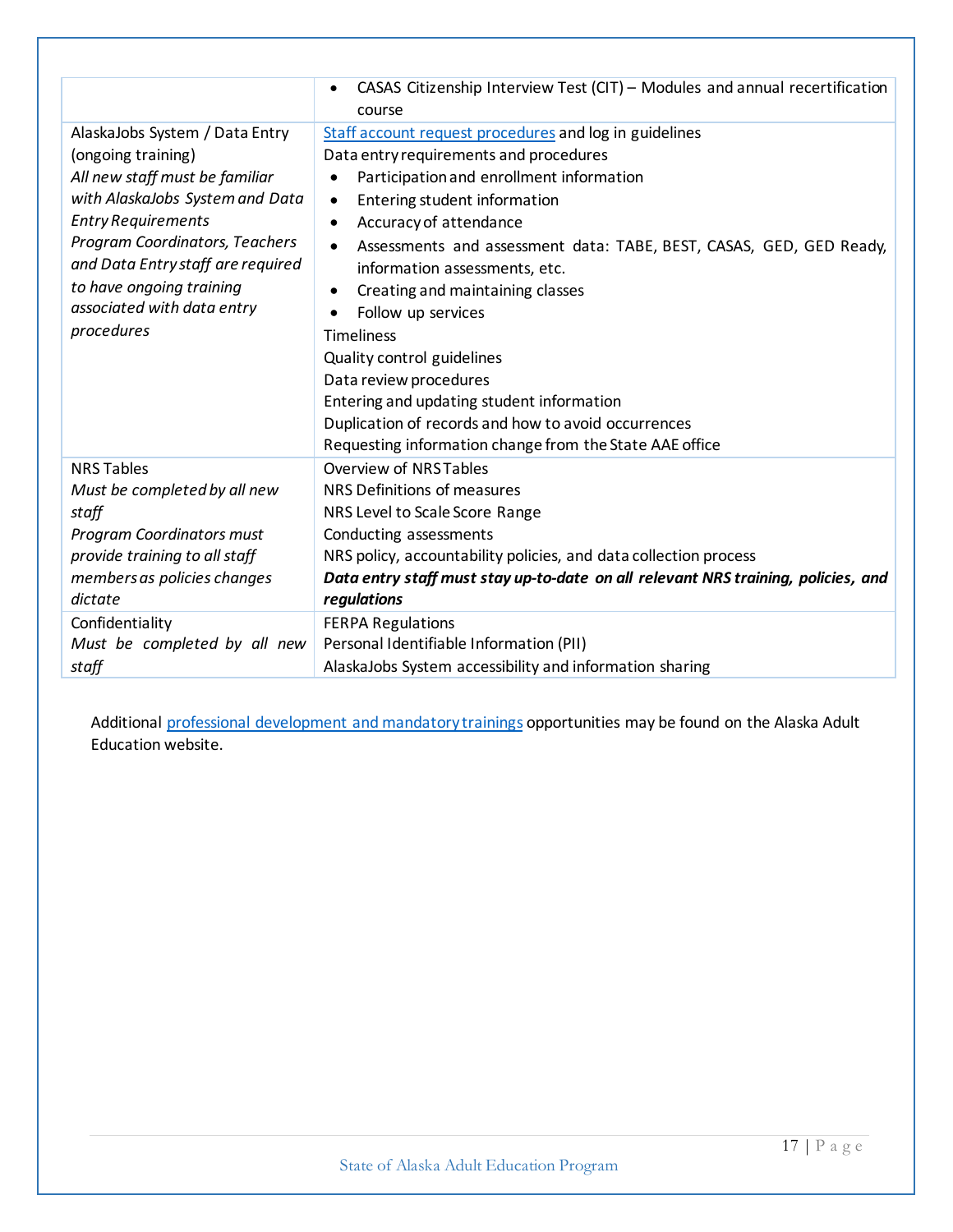# <span id="page-17-0"></span>**Confidential Information**

The Family Educational Rights and Privacy Act (FERPA) (20 U.S.C. § 1232g; 34 CFR Part 99) is a Federal law that protects the privacy of student education records. The law applies to all schools that receive funds under an applicable program of the U.S. Department of Education. Alaska Adult Education has strict guidelines regarding confidentiality of student records.

[https://www2.ed.gov/policy/gen/guid/fpco/ferpa/index.html.](https://www2.ed.gov/policy/gen/guid/fpco/ferpa/index.html)

- All student records and confidential information must be maintained in a secure location with limited access.
- Only essential personnel will have access to confidential information.
- Programsmust maintain a confidential agreement with the state and establish guidelines and procedures related to access.
- FERPA gives parents certain rights with respect to their children's education records. These rights transfer to the student when he or she reaches the age of 18.

Students' education records, including intake forms, assessment information, attendance, AlaskaJobs System information, etc. are protected by FERPA law. AAE programs are required to have a signed consent to disclose personally identifiable information (PII).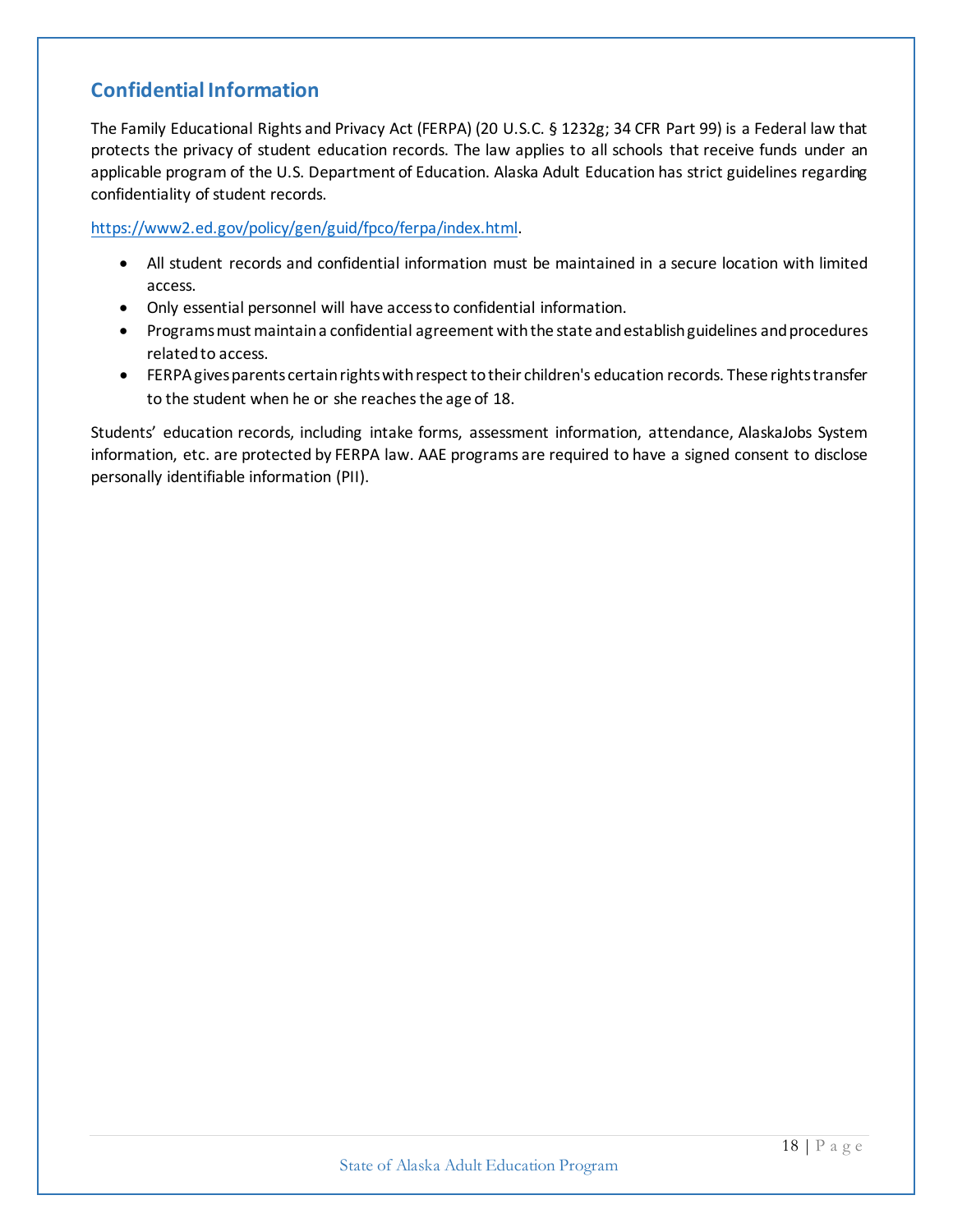# <span id="page-18-0"></span>**General Assessment Policy**

Students enrolled in AAE must be assessed with a pre/post assessment approved for use through the State AAE Office. Currently the Test of Adult Basic Education (TABE) 11/12; Basic English Skills Test (BEST) Literacy and Plus 2.0; and Comprehensive Adult Student Assessment Systems (CASAS) Life and Work Reading and Listening are approved assessments.

#### <span id="page-18-1"></span>Informal Assessments

In addition to standardized assessments, programs are encourages to us informal assessment to assist with guiding instruction. Informal assessments such as teacher-made tests, student observations, quizzes, and curriculum based measurements can be useful for monitoring student progress. However, programs may only use state approve assessment to report student progress for the NRS.

#### <span id="page-18-2"></span>National Reporting System (NRS) Tables

The National Reporting System (NRS) is the accountability system for the federally funded, State-administered adult education program. The goals of the NRS project is to maintain a national accountability system for adult education programs and establishing data collection procedures. NRS Reporting Tables are a series of mandated data points that programs collect from students. The data is then submitted to the Office of Career, Technical, and Adult Education (OCTAE) in a Statewide Performance Report. The State of Alaska must report performance for the required indicators and measures on *all participants,* who are defined as students who receive 12 hours or more of service.

The NRS tables report outcome measures that assess student success as measured by educational gains, completion of secondary school, entering post-secondary, and gaining and retaining employment. The AAE office negotiates with OCTAE the state's performance standards each year. Regional Adult Ed programs are guided by these standards and are expected to meet or exceed the targets.

#### <span id="page-18-3"></span>Measurable Skill Gains (MSG)

MSGs are used to demonstrate student progress toward achieving a credential or employment. For AAE Programs, students can demonstrate MSG in one of three ways: educational functioning level (EFL) gain, receipt of an AK High School Equivalency Diploma, and entry into postsecondary and/or training after exit.

- EFL gain can be demonstrated by comparing a student's pretest with their posttest, using the TABE, BEST, or CASAS.
	- $\circ$  Students must complete one or more educational functioning levels as measured by TABE (11/12: Reading or Math); BEST (2.0 or Literacy); or CASAS (Life and Work: Listening or Reading). Gain in any subject area on the posttest compared to pretest is permitted.
- Attainment of a secondary school diploma, can be demonstrated by achieving a passing scores (145 or higher) on all four subsections of the GED® and obtaining an Alaska High School Equivalency Diploma. The student must obtain the diploma by the end of the program year to demonstrate MSG.
- Enrollment in postsecondary education and/or training within one year after programexit. Students can enroll in Vocational/Technical training; certificate programs; or college/university courses.

#### <span id="page-18-4"></span>Periods of Participation

A Period of Participation (POP) begins each time a participant (students with at least 12 contact hours) enrolls in an adult education program and then exits; even when multiple enrollments occur during the same program year. Subsequent enrollments and exits during a program year result in a new POP. A student may have more than one POP in a program year. If the student does not exit, the PoP remains active.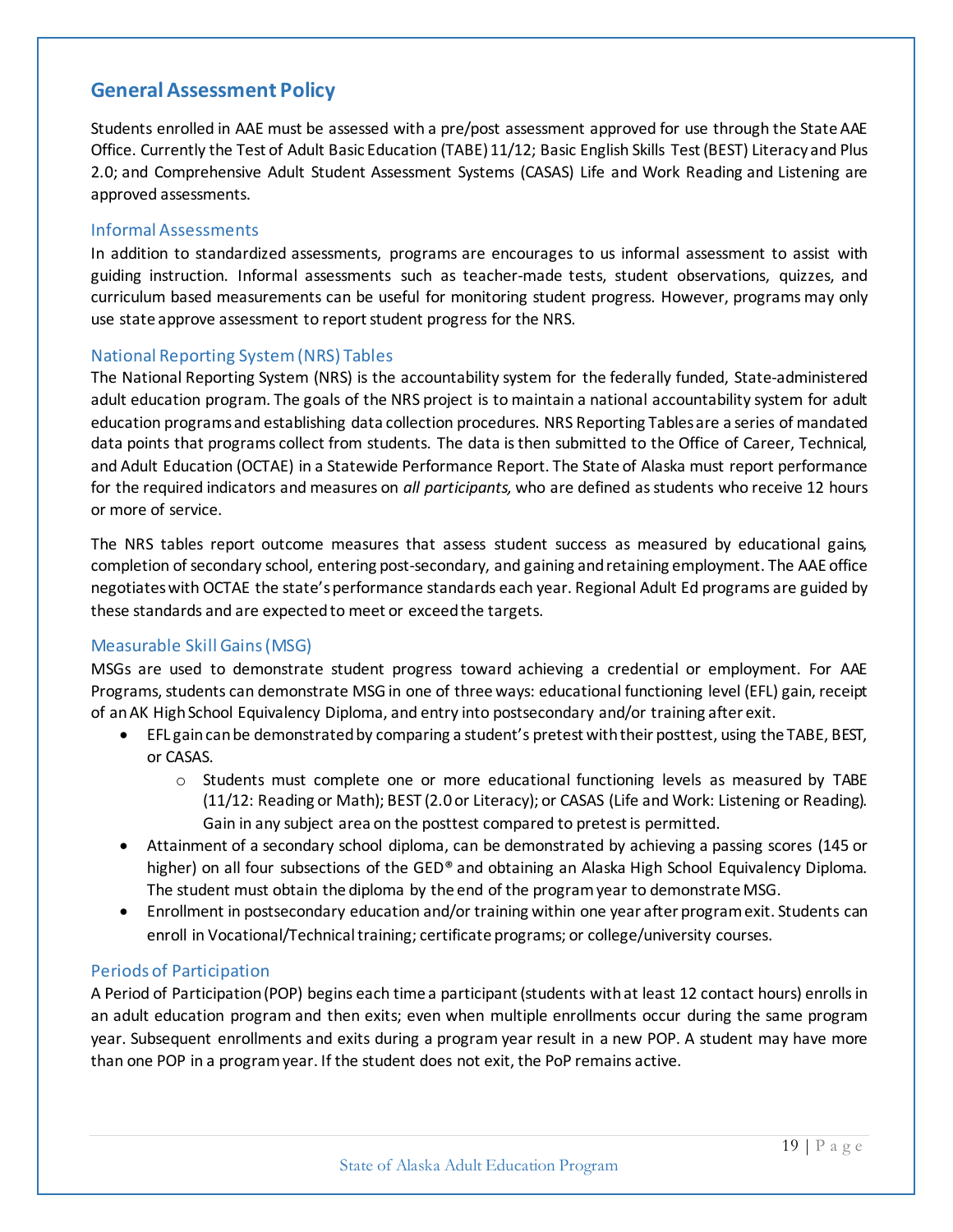Every PoP is treated as a separate event. Intake documents, student records, and data entry must be updated appropriately with each new POP.

#### <span id="page-19-0"></span>Standardized Assessment

The NRS require local programs to use standardized assessments to evaluate students upon entry into the program and after a set number of instructional hours to document and report progress and completion of educational functioning levels.

To ensure comparability of the EFLs across all programs, standardized assessments must be used statewide. OCTAE conducts the review process annually using panels of independent experts in assessment, who evaluate assessments according to a rigorous process. Alaska has chosen to utilize the following assessments for students entering Adult Education:

Adult education pre-/post-assessment:

• TABE 11/12

English language learner's pre-/post-assessment:

- BEST 2.0 and Literacy
- CASAS Life and Work Series.

#### <span id="page-19-1"></span>Validity and Reliability

Overall assessment instruments are not inherently valid or invalid; rather, their validity hinges on how they are used. The TABE, BEST, or CASAS assessments must be given following the standardized test administration procedures designed by the publishers. If administered following standardized procedures, the tests are valid and reliable instruments. If Adult Ed Programs across Alaska administer the TABE, BEST, or CASAS following the written instructions, then students will score consistently no matter which program tests them.

- Validity: the extent at which an assessment is designed to measure what it is supposed to measure.
- Reliability: the degree with which an assessment produces consistent results.

#### <span id="page-19-2"></span>Pre- and Post-Testing

Students enrolled in AAE must be assessed with a pre/post assessment approved for use through the State AAE Office.

- The Test of Adult Basic Education (TABE) 11/12 will be administered to all Adult Education Students. Students must be assessed on both the reading and math tests. Subject specific assessments are allowable for the following students *(Justification must be provided in the student's case note section of the AlaskaJobs System)*:
	- o Instructed in only one subject area, or
	- o Have a high school diploma or GED and need basic skill improvement for employment, or
	- o Passed subject-specific portions of the GED.
- Basic English Skills Test (BEST) or Comprehensive Adult Student Assessment System (CASAS) will be administered to all English Language Learners. Students must be assessed using the complete assessment, with the following exception:
	- o Adults entering ESL Programs with limited knowledge of written English and who may struggle with or unable to complete a literacy assessment.
		- If the student is unable to complete the screening tool, the AAE Program is to give the BEST Plus 2.0 or CASAS Life and Work Listening only.
	- $\circ$  If a student has tested out of the oral or literacy test and they are not yet ready to move on to the TABE, students should only be assessed in the assessment that has yet to be mastered.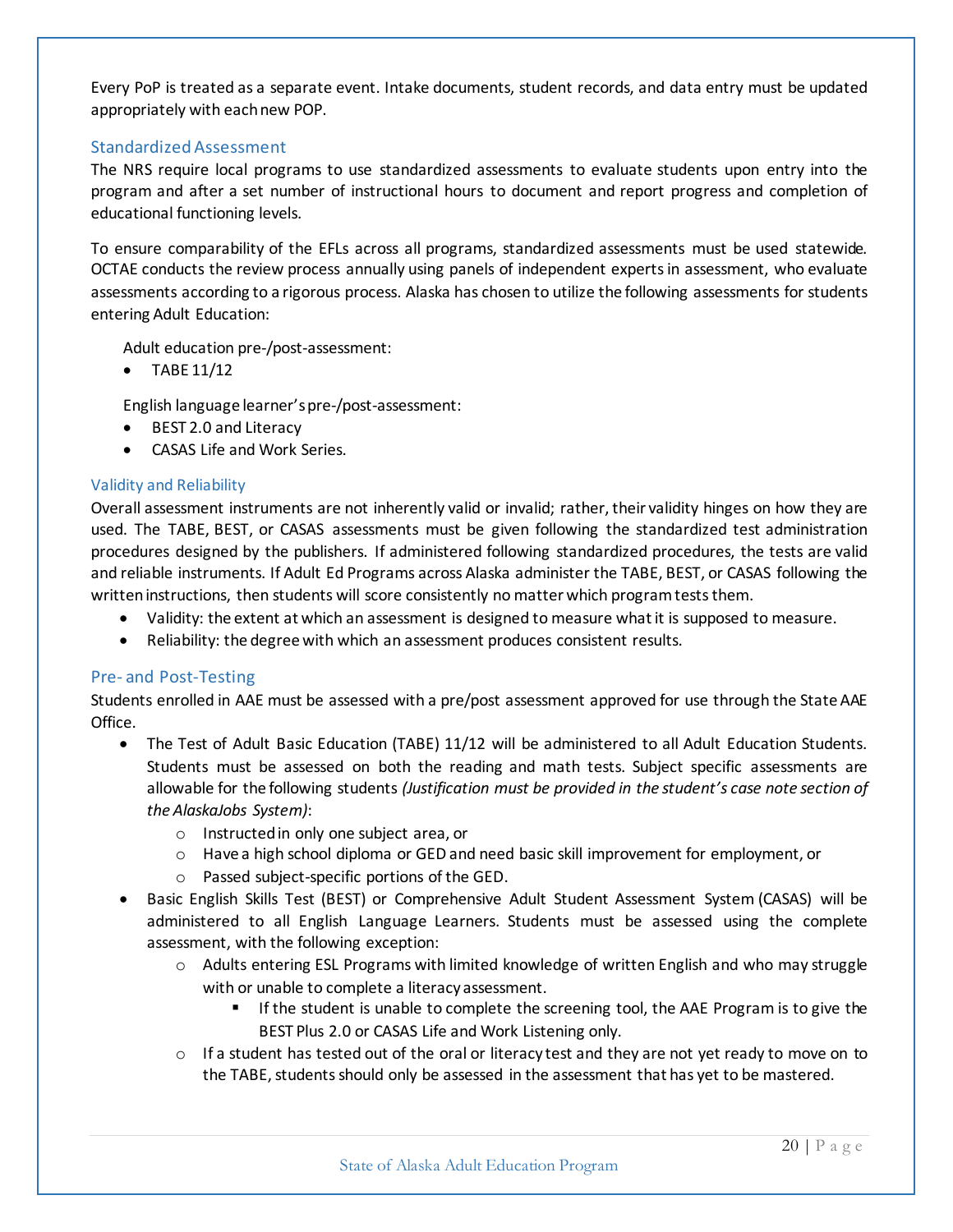- Any test administered within a fiscal year (i.e., July 1 to June 30) may be used as a pre-test for students who leave and return during that year. Students exited (inactive for 90 or more days) do not need a new test administered for each new period of participation (POP) as long as the POP remains in the same fiscal year.
	- $\circ$  If a student is returning, after 90 days of inactivity and it crosses over into a new fiscal year, programs MUST administer a new pre-test, unless administered after January 1<sup>st</sup> (see below).
- Assessments administered after January  $1<sup>st</sup>$  may be carried forward into the next fiscal year if the student has not been absent for more than 90 days. Carry forward test will count as pre-test assessment scores in the new fiscal year.
- Students given post-assessments must be given the alternate form of the last test given.
	- o Example: A student was given TABE 11 at intake. After recommended hours of instruction, he must be assessed with TABE 12.
- Students must be assessed at intake within the first 12 hours of attendance.
- Programs should allow students ample educational will only be post-tested after completion of recommended instructional hours by the TABE, BEST, or CASAS publishers.
- AAE programs will strive to pre-/post-test a minimum of 55% of their students.

Pre-and post-testing are reported on the NRS Tables as follows: basic skills (NRS Level 1 & 2), pre-secondary education (NRS Level 3 & 4), secondary education (NRS Level 5 & 6), and six levels for English as a second language (ESL Level 1-6). Each level is comprised of a set of skills and competencies that students at that level can do in the areas of reading, writing, numeracy, speaking, listening, and functional and workplace areas.

#### <span id="page-20-0"></span>Initial NRS Placement Using Pre-Test Scores

Upon completion of pre-testing, a baseline will be established to measure the student's gains. The baseline established will be determined based on the student's lowest EFL in the subject area in which intensive instruction is needed in order to facilitation EFL gain. Students will be placed on the NRS to determine if MSG is attained.

Local programs will measure student progress from the baseline. Gains in the intensive area of instruction will count as an MSG gain on the NRS.

Example: a student is tested in both math and reading. The student scores the following on the TABE 11: math level M- 490 (grade level 3-EFL Level 2); reading level D-540 (grade level 6-EFL level 4). The student's base line is in math since it is the lowest EFL. Gains will be measured on the NRS based on the student's math scores.

# <span id="page-20-1"></span>Assessment Exemptions for Distance Education Students During COVID-19

Due to the circumstances related to the COVID-19 pandemic and the impact on the State of Alaska the following assessment exemptions will remain in place until further notice in accordance with OCTAE [Program](https://www2.ed.gov/about/offices/list/ovae/pi/AdultEd/octae-pm-20-5-covid-faqs-final.pdf)  [Memorandum 20-5.](https://www2.ed.gov/about/offices/list/ovae/pi/AdultEd/octae-pm-20-5-covid-faqs-final.pdf)

A local provider can enroll new students in distance education classes without administering an NRS-approved pre-test during the COVID-19 pandemic. However, all students must be assigned an Educational Functioning Level (EFL) for the purpose of placing students in the NRS when an approved NRS test cannot be administered. Local programsthat cannot assess students must:

- Create procedures for temporarily placing students into an EFL using informal assessments that must be content-driven or performance-driven;
	- o Assessments examples: locator tests, criterion referenced tests, or authentic assessments;
- Students must be pre-/post-tested as soon as feasible with the TABE, BEST, or CASAS.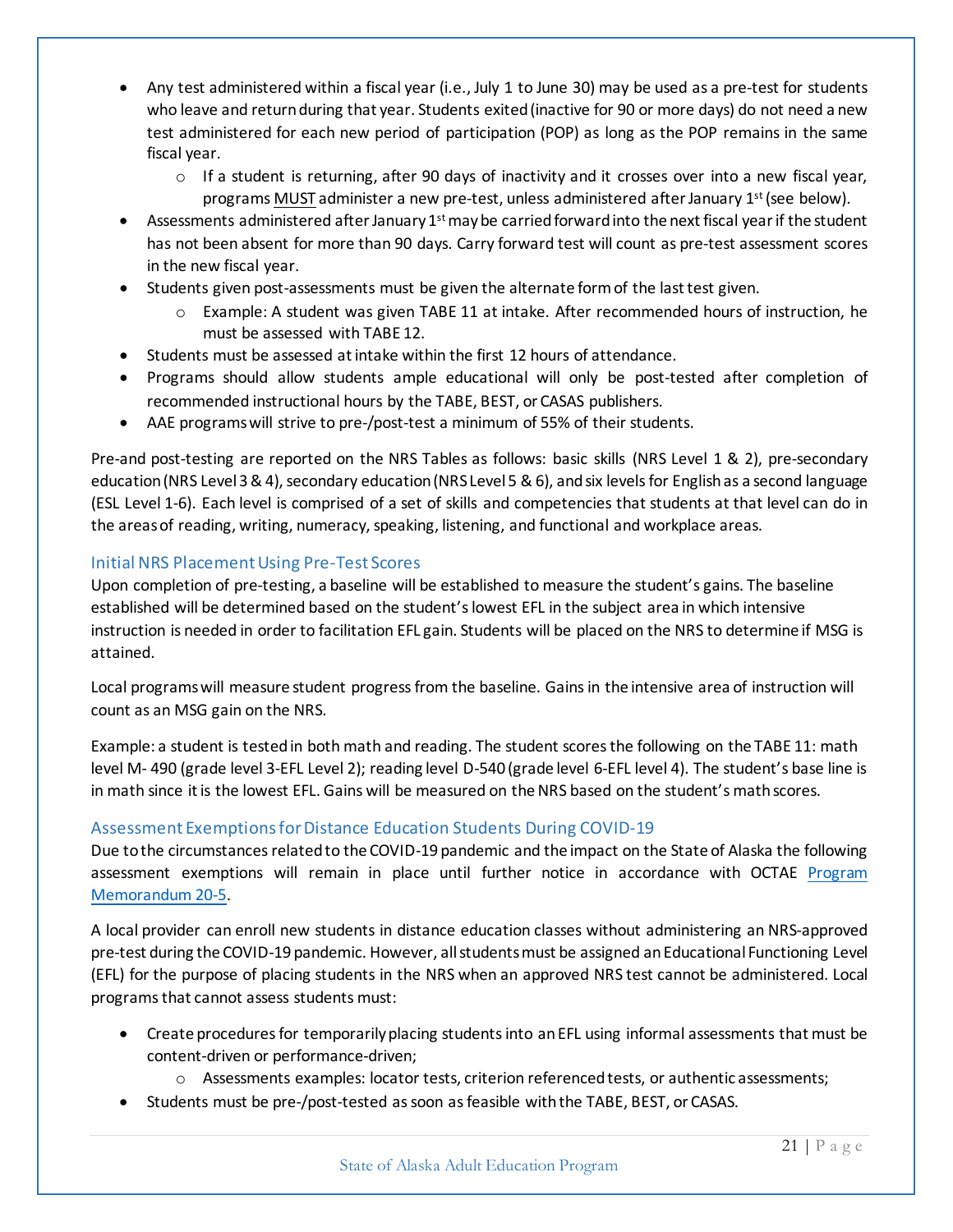- Complete a student application in AlaskaJobs:
	- $\circ$  In the Employment section of the AE application, select yes to the question "Have you been affected by the COVID-19 Pandemic?" indicator button if unable to administer an approved NRS pre-/post-test; and
- Register student in Face-to-Face, Distance Ed and Blended classes;
	- o Note: the system will not allow more than 12 hours of attendance for Face-to-Face or Blended education students without an NRS approved pre-test.

#### <span id="page-21-0"></span>Accommodation

Students with disabilities many require accommodations to be successful both in the learning and testing environments. The Americans with Disabilities Act (ADA) ensures students with disabilities have the opportunity to fairly compete for and pursue opportunities by requiring testing entities to offer exams in an accessible manner. Regional programs are required to identify and provide appropriate full accessibility to services and accommodations to learners as needed.

Students with disabilities are responsible for requesting their own accommodations and submitting documentation, if needed, at intake, after diagnoses, or if required. Test administrators may approved standard accommodations, without documentation, to provide access to either the classroom, TABE, BEST, or CASAS assessments. Standard accommodation include, but are not limited to:

- Magnifying equipment
- Screen color equipment
- Computer screen amplification
- Large Print booklets
- Audio amplification equipment
- Markers to maintain place
- Marked responses in test book
- Indicate responses to a scribe
- Desk, Keyboard, Mouse alteration
- Reduced lighting

Accommodations required that may have an effect on the student's performance in the classroom or on an assessment, must be approved by the Regional Program Coordinator and documentation may be required. Documentation must show the student has a disability that interferes with their ability to learn and requires modifications to the learning environment or assessment to achieve success. Accommodation must be documented in the student's file and noted in the MIS system.

Regional Program Coordinators may not approval accommodations for GED testing. All accommodations for GED must be approved by the GEDTS Accommodations team.

To provide reasonable accommodationsfor testing, programs should follow the recommended testing accommodation policies of the appropriate publisher.

BEST[: http://www.cal.org/aea/pdfs/BP2.0-Test-Usage-Policy.pdf](http://www.cal.org/aea/pdfs/BP2.0-Test-Usage-Policy.pdf)

CASAS: https://www.casas.org/training-and-support/testing-guidelines/Assessment-Accommodations

TABE[: https://tabetest.com/PDFs/TABE\\_Guidelines\\_to\\_Inclusive\\_Testing\\_2017.pdf](https://tabetest.com/PDFs/TABE_Guidelines_to_Inclusive_Testing_2017.pdf)

GED[: https://ged.com/about\\_test/accommodations/](https://ged.com/about_test/accommodations/)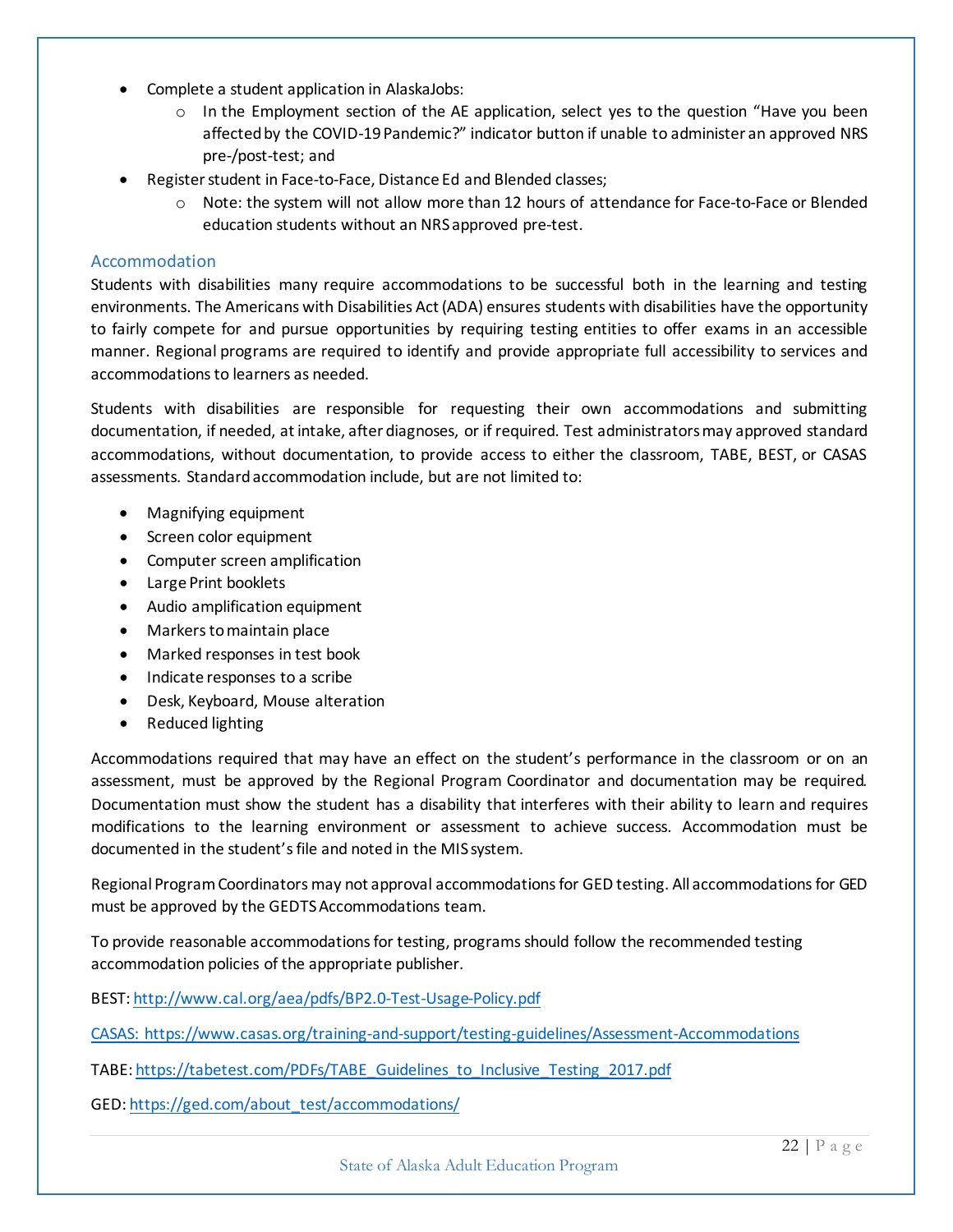# <span id="page-22-0"></span>Mandated Reporting

AAE staff are considered mandated reporters and are required by law to report cases of suspected abuse. State law [\(A.S. 47.17.020\)](http://dhss.alaska.gov/ocs/Pages/childrensjustice/reporting/references_law.aspx#47.17.020) requires school teachers and school administrative staff members (public and private schools) report child maltreatment. It is important to note:

• Mandated reporters must report suspected abuse or neglect immediately, which means as soon as reasonably possible, and no later than within 24 hours.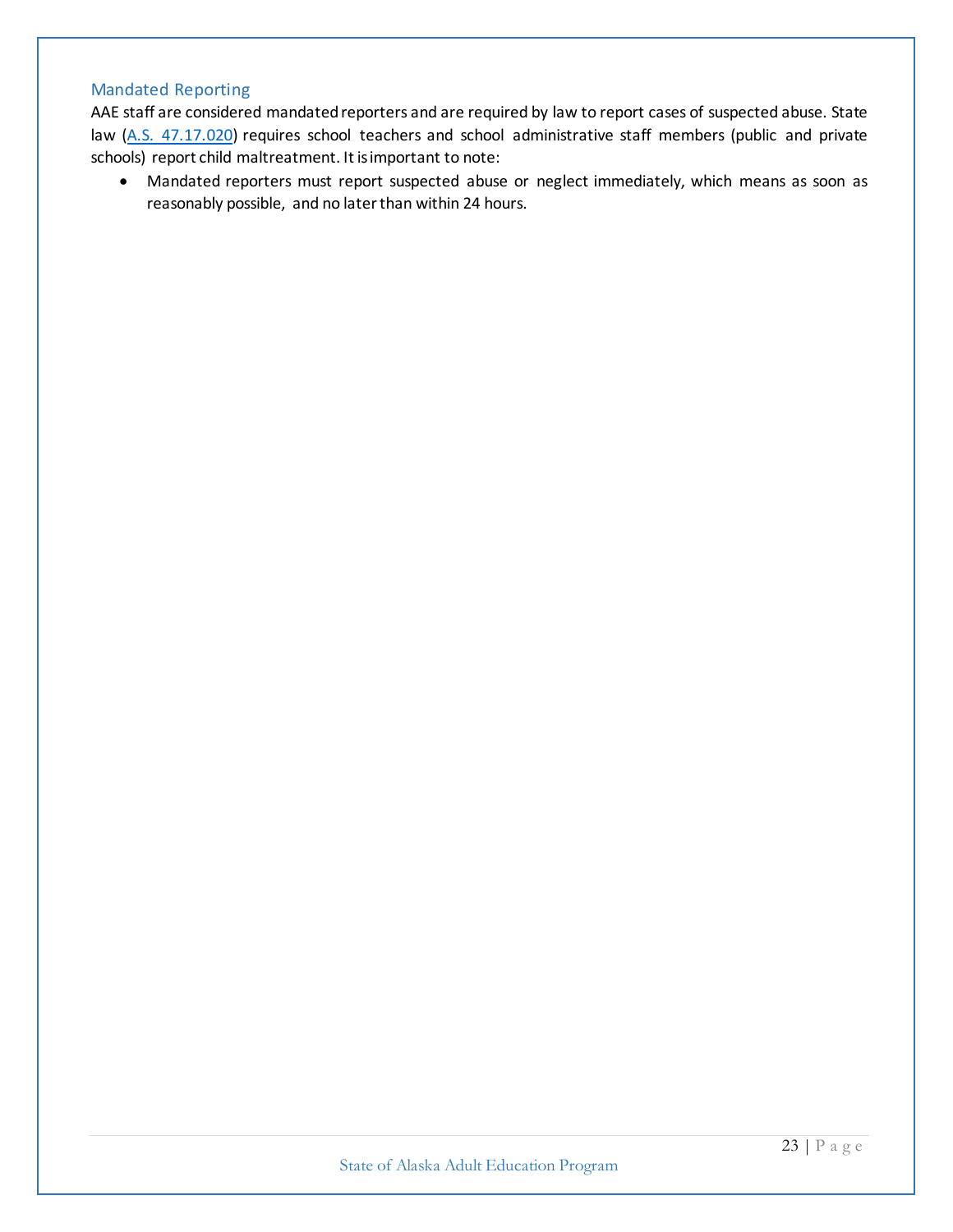# <span id="page-23-0"></span>**TABE Assessment Guidance**

AAE Programs use the Test of Adult Basic Education (TABE) 11/12 to measure the content areas of reading and mathematics. It is recommended that programs administer the locator test before administering the appropriate TABE 11/12 level assessment.

#### <span id="page-23-1"></span>Use of the TABE Locator

To obtain the most reliable test results, it is important to administer the TABE assessment that best targets the examinee's skill level in each content area. The scores an examinee receives on the Locator test indicates the level(s) of TABE the examiner should administer. The TABE Locator is to be administered during the student intake process to all new AAE students who have never taken a TABE.

If an examinee's Locator Test scores indicate significant differences in Reading, Mathematics, and Language skills (e.g., more than two TABE levels apart), the examinee could be administered TABE tests from different levels. (For example, an examinee's Locator Test scores might indicate that an examinee should take Level M Reading, but Level D Mathematics.)

| <b>Reading</b> | <b>Mathematics</b> | <b>TABE Levelto Administer</b> |
|----------------|--------------------|--------------------------------|
| $0 - 5$        | 0-5                |                                |
| $6 - 11$       | $6-9$              | M                              |
| $12 - 15$      | $10-12$            |                                |
| $16-19$        | 13-16              |                                |

If an examinee scores fewer than 6 points on the Locator Test, it may indicate that Level L tests should be administered. Use any previous knowledge of the examinee's performance to determine the appropriate TABE levels to administer.

#### <span id="page-23-2"></span>TABE 11/12 Scale Score Range

The following chart shows how TABE has correlated NRS Level to Scale Score Range to TABE Level:

| <b>NRS Level</b> | <b>Reading Scale Score</b> | <b>Math Scale Score</b> | <b>TABE Level</b> |
|------------------|----------------------------|-------------------------|-------------------|
| AAE Level 1      | 300-441                    | 300-448                 |                   |
| AAE Level 2      | 442-500                    | 449-495                 |                   |
| AAE Level 3      | 501-535                    | 496-536                 | м                 |
| AAE Level 4      | 536-575                    | 537-595                 |                   |
| AAE Level 5      | 576-616                    | 596-656                 | А                 |
| AAE Level 6      | 617-800                    | 657-800                 |                   |

If a student scores out of range on a reading or math test, a scale score will not be given. At that point, the program must administer a different level of the TABE to the student. Scoring out of range may potentially be avoided by looking at the Locator score and using that score and the program's previous knowledge of the student when deciding which TABE level to administer. If a student is scoring in the top one-third range for a given level, they should be re-tested at the next level.

#### <span id="page-23-3"></span>Administration of TABE Pre-Post Test

According to recommendation from the Data Recognition Corp, students should be **post-tested** using the TABE at the end of their period of instruction as indicated in the table below. When administering a TABE post-test, the test administrator must alternate forms (e.g. if pre-tested on TABE 11, student must post-test on TABE 12).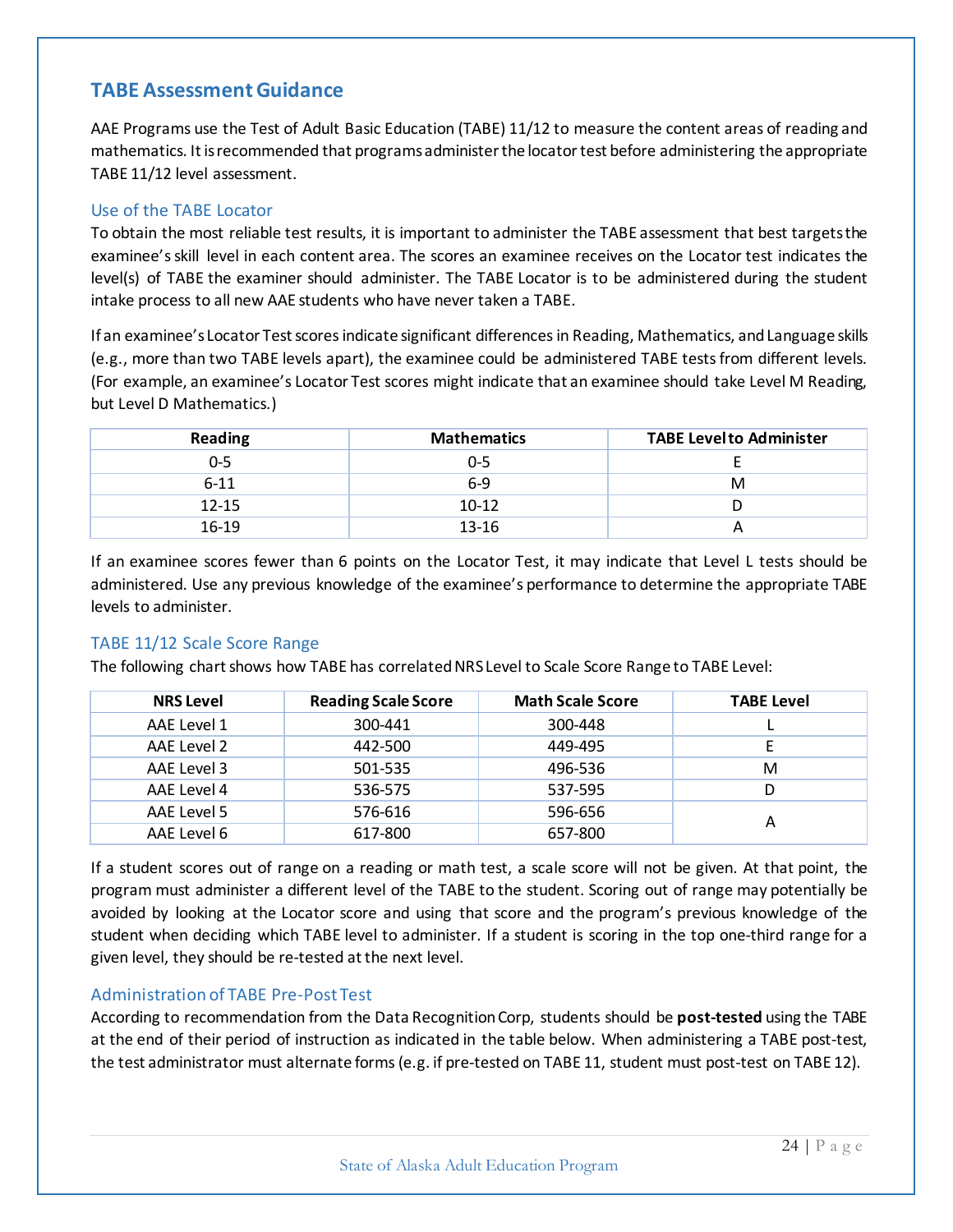#### <span id="page-24-0"></span>Basic Skills (NRS Level 1 & 2) & Pre-Secondary Education (NRS Level 3 & 4)

The recommended number of instructional hours between a pre and posttest for Levels 1-4 (Basic Skills & Pre-Secondary Education) is **50-60** hours of instruction. According to the publisher a minimum of **40 hours** is necessary to show educational gain. Student may be post-tested prior to reaching **40 hours** of instruction if the regional program can show just cause.

#### <span id="page-24-1"></span>Secondary Education & High School Equivalency Preparation (NRS Level 5 & 6)

The recommended number of instructional hours between a pre and posttest for Level 5-6 is **30-59** hours of instruction. According to the publisher a minimum of **30 hours** is necessary to show educational gain. Student may be post-tested prior to reaching **30 hours** of instruction if the regional program can show just cause.

| <b>Post Test Recommendation</b>                                |                                                                                           |  |  |  |
|----------------------------------------------------------------|-------------------------------------------------------------------------------------------|--|--|--|
|                                                                | Students in basic skills (NRS Level 1 & 2) & pre-secondary education (NRS<br>Level 3 & 4) |  |  |  |
| <b>TABE 11/12</b><br><b>Alternate Form:</b>                    | Recommended 50 to 60 hours of instruction before post-testing<br>$\bullet$                |  |  |  |
| i.e. 11 M to 12 M                                              | Student in secondary education (NRS Level 5 & 6) & high school equivalency<br>preparation |  |  |  |
|                                                                | 30 to 59 hours of instruction are recommended<br>$\bullet$                                |  |  |  |
| TABE (11/12)<br><b>Same Form Testing:</b><br>i.e. 11 M to 11 M | 60-80 hours of instruction is recommended                                                 |  |  |  |

#### <span id="page-24-2"></span>Administration of TABE Pre-/Post-Test Virtually (Remote Testing)

The TABE 11/12 may be administered virtually to students. TABE tests, when administered remotely, should follow as closely as possible the requirements for onsite administration. The following must be taken into account:

- The Test Examiner must be trained and familiar with using TABE Online.
- The Test Examiner must use a supported web conferencing platform and be familiar with the use of that platform. Possible options are Zoom, Webex, Google Meet, Microsoft Teams, Skype, GoTo-Meeting, Blackboard Collaborate.
	- $\circ$  Computer audio and webcam capabilities are required for both Test Examiner and student
- There is a limit of five students for each Web Conferencing Session.
- All tests and test materials must be kept secure.
- All tests must be proctored.

#### <span id="page-24-3"></span>Reporting TABE Scores

TABE scores will be automatically uploaded to the AlaskaJobs System through a nightly interface. However, programs must verify the score and reach out the AAE Office if a discrepancy is noties. TABE 11/12 Scale Scores are used to track educational gains under the U.S. Department of Education's National Reporting System (NRS). The AlaskaJobs System uses the following TABE information: date of assessment, TABE level, NRS Level, and assessment form.

#### <span id="page-24-4"></span>TABE Online Resources

- [Pre and Post Testing Recommendations for NRS Reporting](https://tabetest.com/PDFs/Pre_Post_Testing_Recommendations_NRS_Reporting_TABE_TABE_CLAS_E.pdf)
- [TABE Frequently Asked Questions](https://tabetest.com/resources-2/testing-information/faqs/)
- [TABE 11/12 Maximum Allowable Testing Times](http://www.tabetest.com/PDFs/TABE_11_12_Max_Testing_Times.pdf)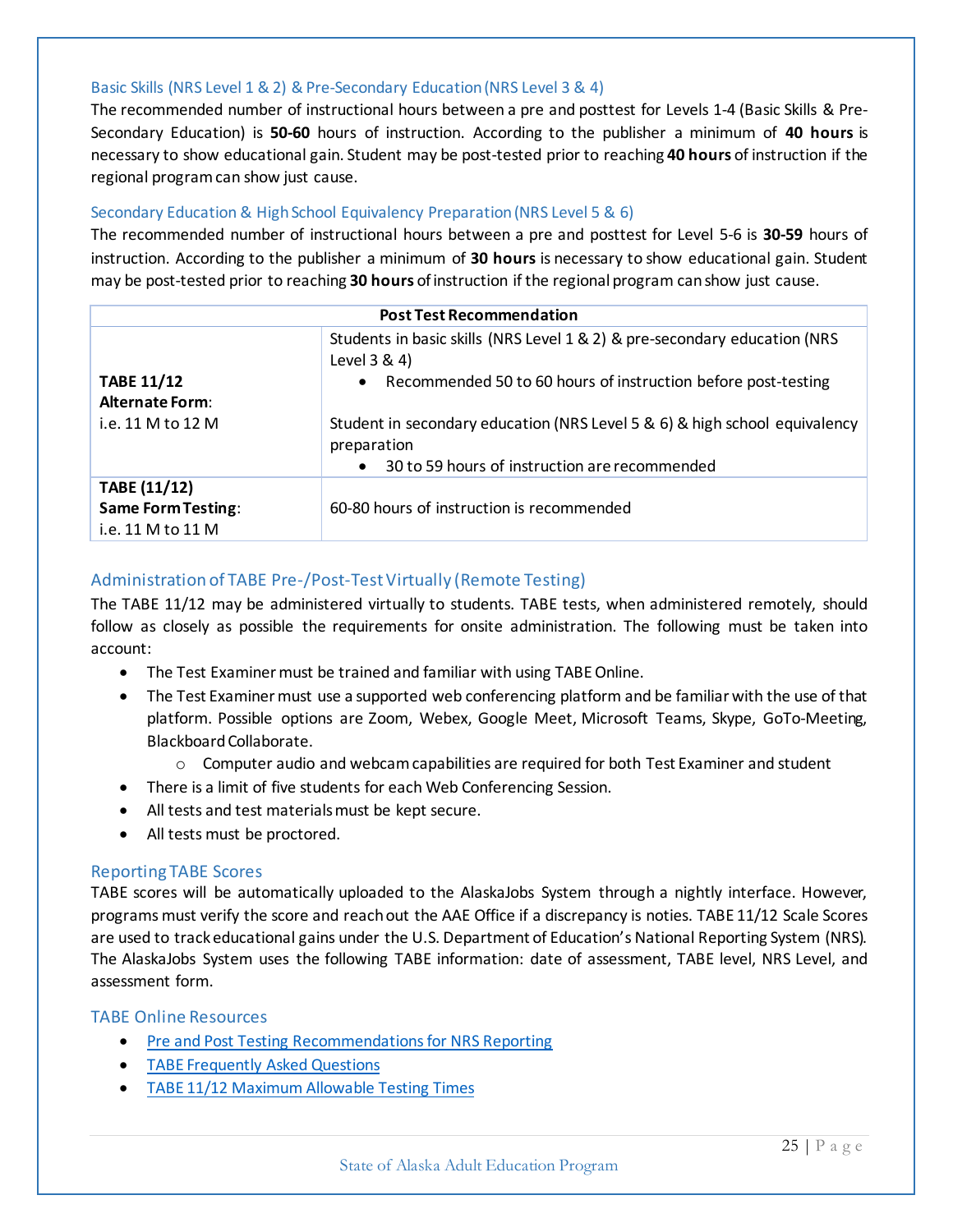• [TABE 11/12 Grade Range Scale Score Guidance](https://tabetest.com/PDFs/TABE_GradeRange.pdf)

<span id="page-25-0"></span>Remote Testing Resources

- [Pre TABE Remote Testing Frequently Asked Questions](https://tabetest.com/PDFs/TABE_Remote_Testing_FAQs.pdf)
- [TABE Examiner Instruction for Locator Testing](https://drive.google.com/file/d/10-1SWuJ3RaAmgsGxjXPBP03ebxygzz4U/view)
- [TABE Examiner Instructions for Remote Testing](https://drive.google.com/file/d/1MFJ_B-eJQxukOxRFiUDqSXpMVTMIuGPZ/view)
- [TABE Student Instructions for Remote Locator Testing](https://drive.google.com/file/d/1H46e4V_9hd6IxNLWyarQOWSI3sfUTTXE/view)
- [TABE Student Instructions for Remote Testing](https://drive.google.com/file/d/14dSP6cvmqIJQKz8Smlc_FWVLWpTAUwBx/view)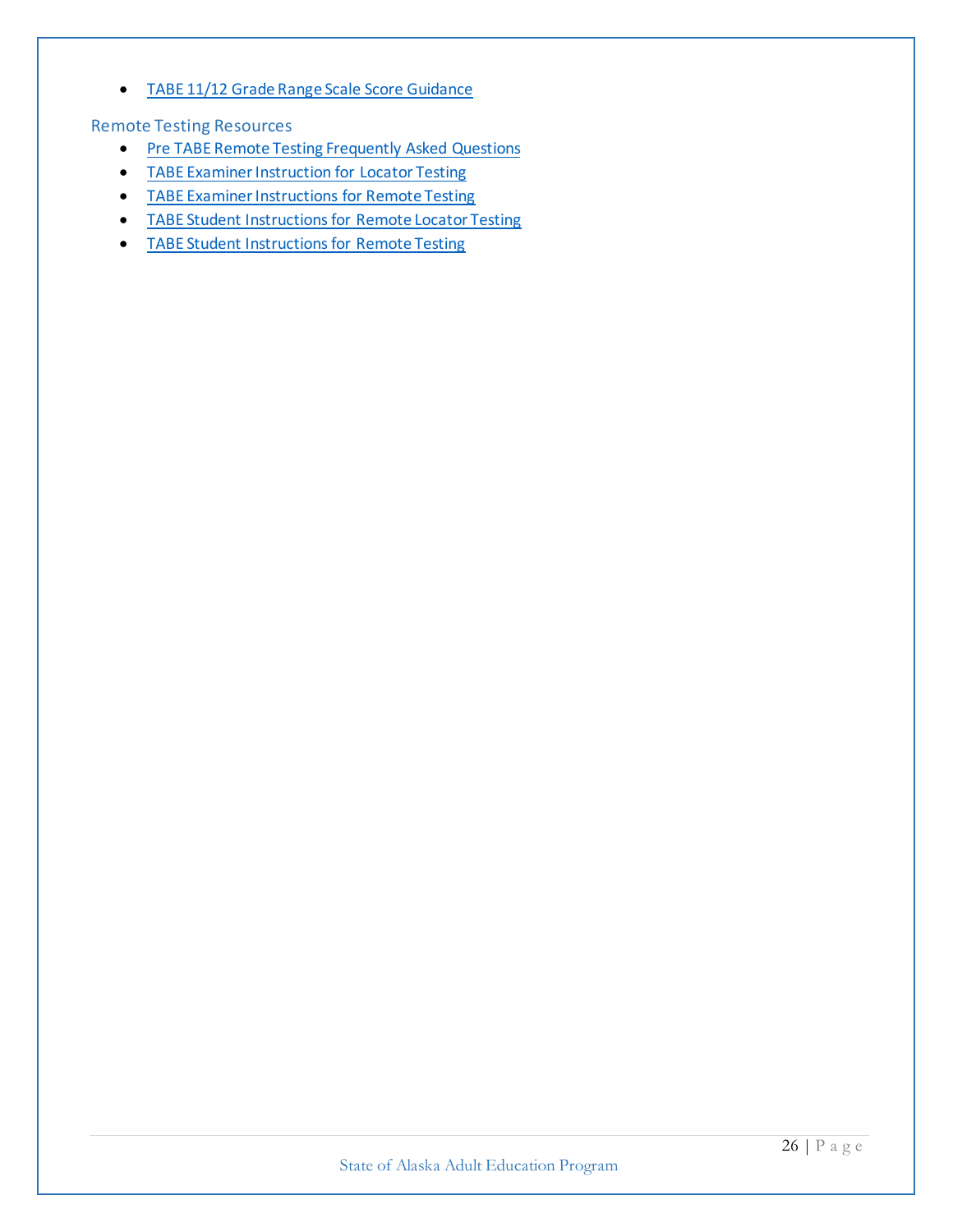**AAE programs utilize two different publishers for pre-/post-testing the progress of adult learners enrolled in English as a Second Language (ESL) and Integrated English Literacy and Civics Education (IELCE) courses. Programs may choose between BEST or CASAS testing. However, students that are pre-tested with one publisher, may not be post-tested with a different publisher. Assessment results must be compared within the same publisherto determine true and accurate gains.** 

# <span id="page-26-0"></span>**BEST Plus and BEST Literacy Assessment Guidance**

AAE programs many use the Basic English Skills Tests (BEST), published by the Center of Applied Linguistics to measure pre-/post-test progress of adult learners enrolled in English as a Second Language (ESL) and Integrated English Literacy and Civics Education (IELCE) courses. If students are pre-tested with BEST assessments, they must be post-tested with BEST assessments.

#### <span id="page-26-1"></span>Basic English Skills Tests (BEST) 2.0

BEST Plus 2.0 is available in a computer-adaptive and semi-adaptive print-based format. It is an individually administered, face-to-face oral interview requiring about 15 to 20 minutes and consists of a series of simulated real-life listening comprehension and speaking tasks. The assessment is designed to assess the English language proficiency of adult English language learners.

*Computer-adaptive version*: selects the test items appropriate for the examinee and produces an immediate scored report. The test duration is dependent on the proficiency level of the examinee. The first six questions on the locator are asked of all examinees. After the completion of the locator, the BEST Plus computer test administrators consists of randomly selected topic areas and questions at varying degrees of difficulty levels determined by the scores the examinee received on the previous questions. Therefore, eachtest administration is unique thus eliminating the need to track different forms from the pre to post-test.

*Print-based version*: there are three parallel forms (D, E, and F) that provide different pre and post-testing. The test consists of a locator and three leveled tests self-contained within each form. The items found are drawn from the item pool of the computer-adaptive version. The test administrator gives the locator to determine which of the three leveled tests would be most appropriate. Depending on the locator score, administers choose an appropriate level test and mark the scores in the test booklet. The BEST Plus Score Management Software is used to convert the raw scores into scale scores. For reliability and validity, print-based test booklet includes a complimentary computer administration software that must be used to score the print-based version assessment.

#### <span id="page-26-2"></span>Basic English Skills Tests (BEST) Literacy

BEST Literacy is a print-based, combined test of reading and writing skills. The test uses authentic situations specifically geared for adult English language learners in the United States as the basis for test questions.

- **Reading tasks**include reading dates on a calendar, labels on food and clothing, bulletin announcements, and newspaper want ads.
- **Writing tasks**include addressing an envelope, writing a rent check, filling out a personal background form, and writing personal notes.

The BEST Literacy may be administered to a group or individually in one hour or less. The assessment has three forms: B, C, and D. The examinee is given one test booklet which contains instructions and the test questions. The test administrator verbally provides test directions. The examinee writes their answers directly into the test booklet. This eliminates the need to understand how to fill out an answer sheet, a common standardized testing practice in the U.S., but one that may be unfamiliar to many refugee and immigrant adults.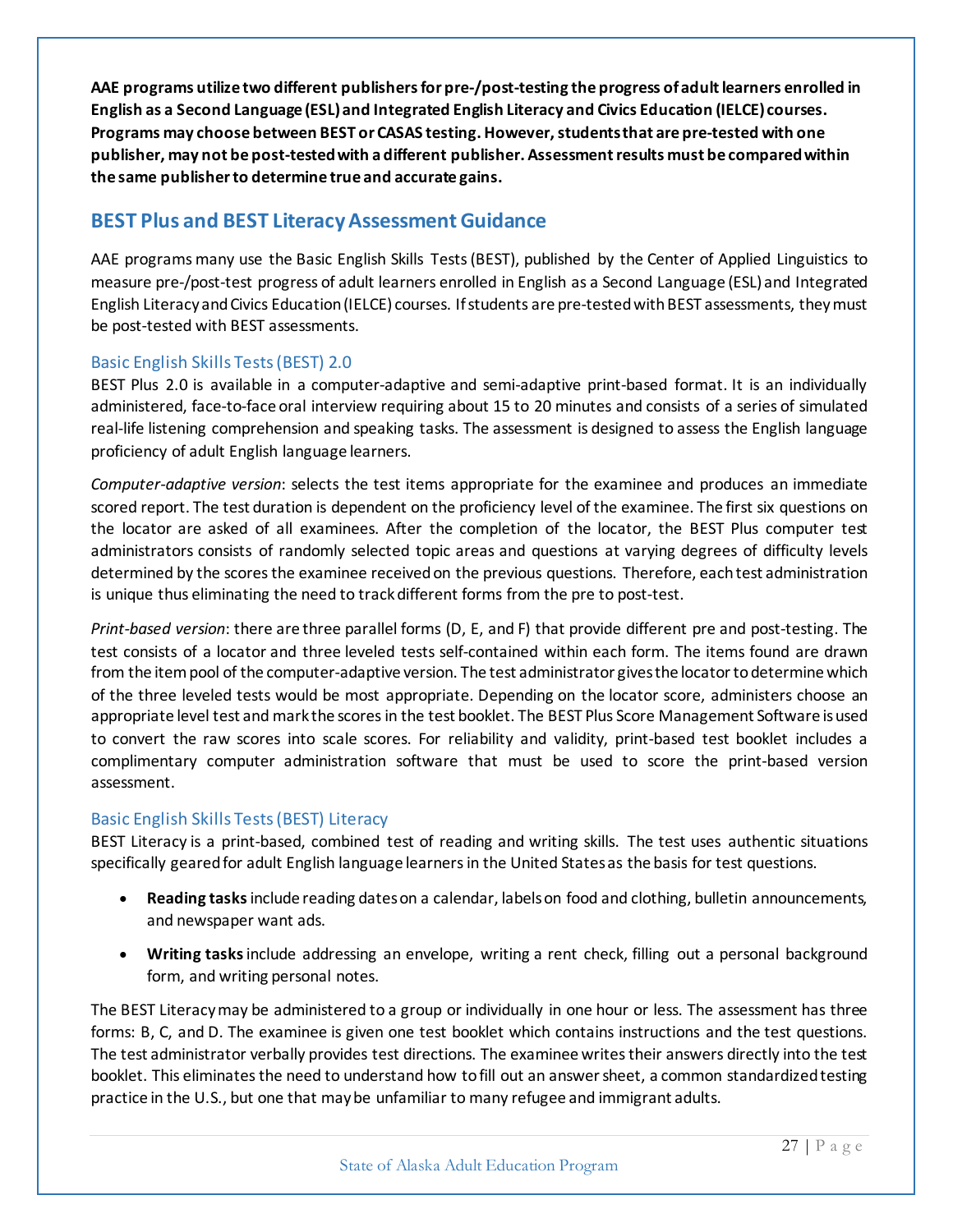All scoring is done after the testing is complete, either by the test administrator or by a designated test scorer. Scoring instructions are provided in the BEST Literacy Test Manual.

#### <span id="page-27-0"></span>Administration of BEST Plus and BEST Literacy Pre-/Post-TestGuidelines

According to recommendation from the Center for Applied Linguistics, students should be **post-tested**using the BEST Plus and BEST Literacy at the end of their period of instruction, with **60 hours minimum** (80-100 hours recommended) of instruction prior to re-testing.

- When giving a post-test for the BEST Plus (print version) and BEST Literacy, the test administrator must alternate forms (e.g. use Form D as the pretest BEST Plus, then use B or C as the posttest).
- If the student receives more than three BEST Literacy assessments, test booklets (B, C, and D) will be used again.
- For programs with a schedule of less than four hours of instruction per week, the post-test can be administered four months after the pre-test.
	- $\circ$  However, the administration of a post-test less than 60 hours after a pre-test is not likely to show valid progress.
- According to the publisher a minimum of **40 hours**is necessary to show educational gain.
	- $\circ$  Student may be post-tested prior to reaching 40 hours of instruction if the regional program can show just cause.

#### <span id="page-27-1"></span>Virtual Administration of the Basic English Skills (BEST) Tests

Virtual administration of BEST Plus 2.0 may be use to providing virtual adult education services during COVID-19 and need to conduct pre- and post-testing of gains, or for programs that are conducting intake testing remotely.

Programs must use video technology to connect test administrators and students in order to closely reflect faceto-face conditions. Virtual test administration should only be conducted by trained BEST Plus 2.0 administrators.

For the computer-based version of BEST Plus 2.0, test administrators must use two devices: one to display the video-based connection (e.g., call or conference) with the student, and a second device to run the BEST Plus 2.0 software. If two devices aren't available to the test administrator, then a single device can be used. Students must also use a video-enabled device.

Administrators must read CAL's COVID-19 Frequently Asked Questions [\(FAQs\)](http://www.cal.org/aea/pdfs/FAQs-COVID-19.pdf) for BEST assessments, which include information about virtual testing and training.

BEST Literacy Tests may not be administered virtually to either pre or post-test students at this time.

#### <span id="page-27-2"></span>Reporting BEST Plus and BEST Literacy

Programs much enter scale scores in the AlaskaJobs System. The scale score is the basic score for the BEST and is used to compute and derive all other scores.

If an AAE Program chooses to give an ESL student both the BEST and TABE assessments, the AlaskaJobs System will automatically place the student according to their TABE on the NRS tables.

| Correlation of BEST Scale Scores to NRS Levels |                            |                                   |  |  |  |  |
|------------------------------------------------|----------------------------|-----------------------------------|--|--|--|--|
|                                                | Scale Scores BEST Plus 2.0 | <b>Scale Scores BEST Literacy</b> |  |  |  |  |
| <b>ESL Level 1 - Beginning ESL Literacy</b>    | 88-361                     | $0 - 20$                          |  |  |  |  |
| <b>ESL Level 2 - Low Beginning ESL</b>         | 362-427                    | $21 - 52$                         |  |  |  |  |
| <b>ESL Level 3 - High Beginning ESL</b>        | 428-452                    | 53-63                             |  |  |  |  |
| <b>ESL Level 4 - Low Intermediate ESL</b>      | 453-484                    | 64-37                             |  |  |  |  |
| <b>ESL Level 5 - High Intermediate ESL</b>     | 485-524                    | 68-75                             |  |  |  |  |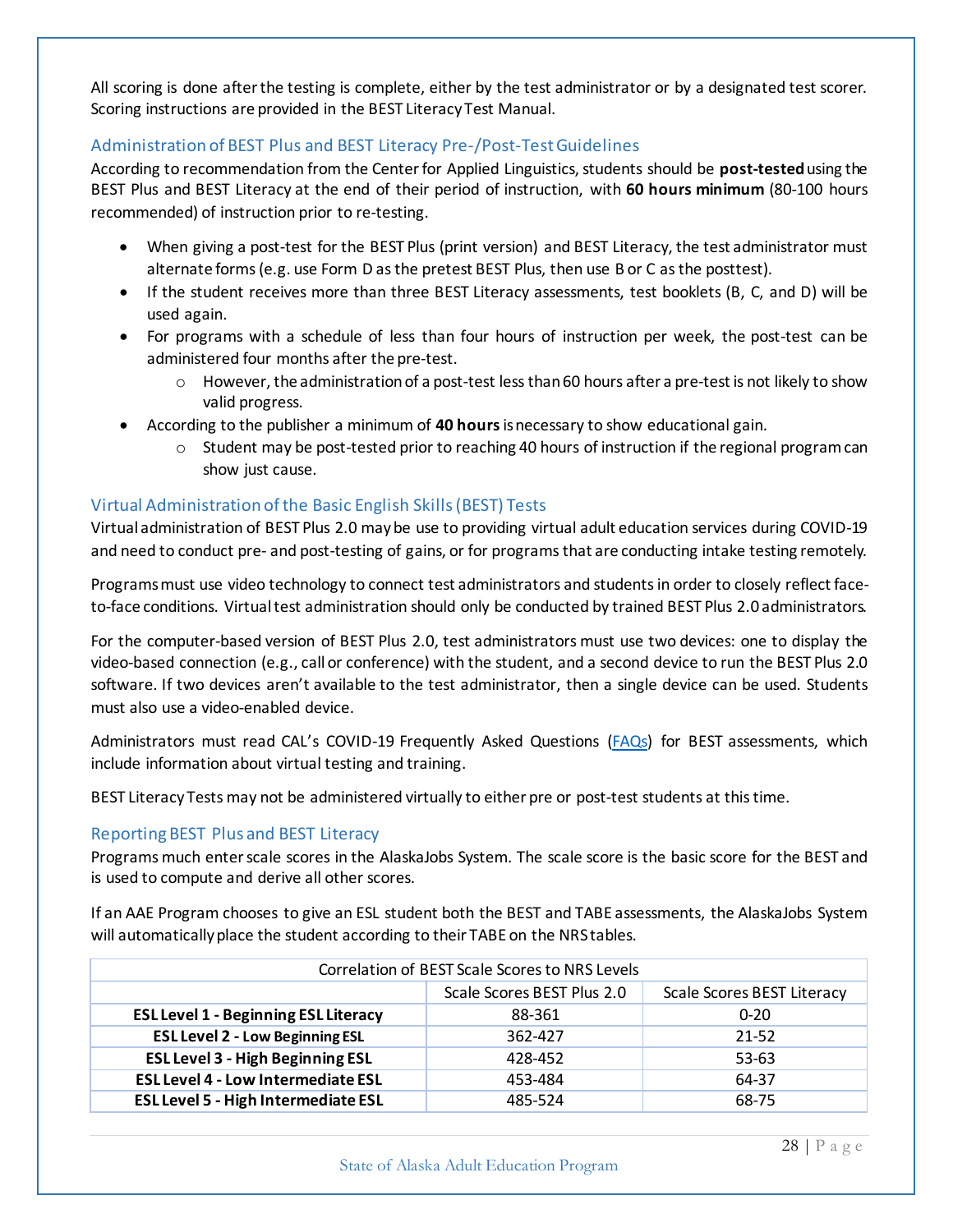| <b>ESL Level 6 - Advanced ESL</b> | 525-564        | 76-78* |
|-----------------------------------|----------------|--------|
| <b>Exit criteria from BEST:</b>   | 565 and higher |        |

*\*Students can be placed into advanced ESL using BEST Literacy, but the test does not assess skills beyond this level.*

#### <span id="page-28-0"></span>BEST Online Resources

- [BEST Plus 2.0](http://www.cal.org/aea/bp/)
- [BEST Plus 2.0 Test Usage Policy](http://www.cal.org/aea/pdfs/BP2.0-Test-Usage-Policy.pdf)
- [BEST Literacy](http://www.cal.org/aea/bl/)
- [BEST Literacy Test Usage Policy](http://www.cal.org/aea/pdfs/BL-Test-Usage-Policy.pdf)

# **Remote Testing Resources**

- CAL's COVID-19 Frequently Asked Questions [\(FAQs\)](http://www.cal.org/aea/pdfs/FAQs-COVID-19.pdf)
- [BEST PLUS 2.0 Virtual Administration Guidance](http://www.cal.org/aea/pdfs/BEST_Plus_2_Virtual_Test_Administration_Guidance.pdf)
- [BEST 2.0 Virtual Testing Guidelines](http://www.cal.org/aea/covid-19/)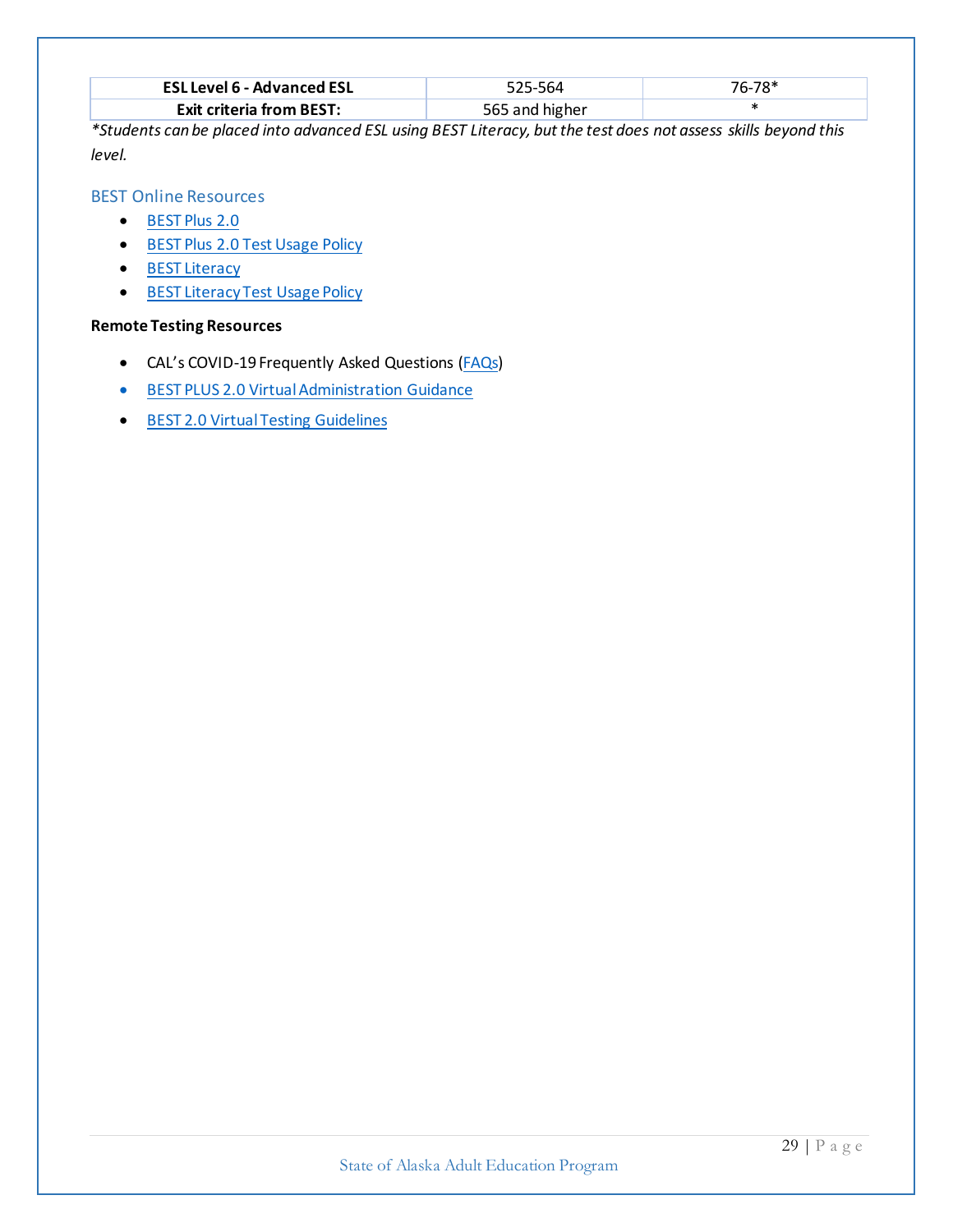**AAE programs utilize two different publishers for pre-/post-testing the progress of adult learners enrolled in English as a Second Language (ESL) and Integrated English Literacy and Civics Education (IELCE) courses. Programs may choose between BEST or CASAS testing. However, students that are pre-tested with one publisher, may not be post-tested with a different publisher. Assessment results must be compared within the same publisher to determine true and accurate gains.** 

# <span id="page-29-0"></span>**Comprehensive Adult Student Assessment Systems (CASAS)**

AAE programs many use the Comprehensive Adult Student Assessment Systems (CASAS) Life and Work testing series to measure pre-/post-test progress of adult learners enrolled in English as a Second Language (ESL) and Integrated English Literacy and Civics Education (IELCE) courses. If students are pre-tested with CASAS assessments, they must be post-tested with CASAS assessments. It is recommended that programs administer the appraisal test before administering the appropriate CASAS level assessment.

#### <span id="page-29-1"></span>Appraisal Tests

To obtain the most reliable test results, it is important to administer CASAS' initial placement appraisal test. This assessment gauges the student's reading, listening comprehension, writing, and speaking skills. The appraisal test is to be administered during the student application process to all new AAE students who have never taken a CASAS test.

AAE programsmay not use appraisals as pre-tests to measure learner progress. Each CASAS TAM includes specific recommendations regarding which level of pre-test to administer, using the appraisal test score. CASAS provides appraisals for listening comprehension, speaking, and writing. CASAS appraisal tests for English language learners should be administered as follows:

| Skill Area      | Form 80 | eTests • Appraisal / Locator |
|-----------------|---------|------------------------------|
| Reading         |         |                              |
| Listening       |         |                              |
| Writing         |         |                              |
| <b>Speaking</b> |         |                              |

# <span id="page-29-2"></span>CASAS Pre- and Post-TestingGuidelines

CASAS' standardized progress tests designed for English language learners are available to assess learning from beginning literacy and English language acquisition. Test series monitor learning progress, with test difficulty levels ranging from below Level A through Level D. Each test level has alternate test forms parallel in content and difficulty. The test series differ primarily in contextual focus (for example, employability versus general life skills and work skills).

- Life and Work Reading: Use the progress tests (pre- and post) in this reading comprehension series to monitor the progress of your ESL/ELL students. This competency-based series helps to identify the reading skills students need as you prepare them to function successfully in today's society. Students have up to one hour to complete between 24-32 questions.
- Life and Work Listening: The series monitors the progress of ESL/ELL students through pre- and posttesting and helps to identify the listening skills that they need as you prepare them to function in English in today's society. Students have approximately 50 minutes to complete 38 questions.

Selection of the appropriate test series are based on a learner's goals and the instructional focus of the program. The pre-test is administered to the student either during the intake process or within the first 12 attendance hours. All learners, including distance learners, with 12 or more hours of instruction must have a valid CASAS pre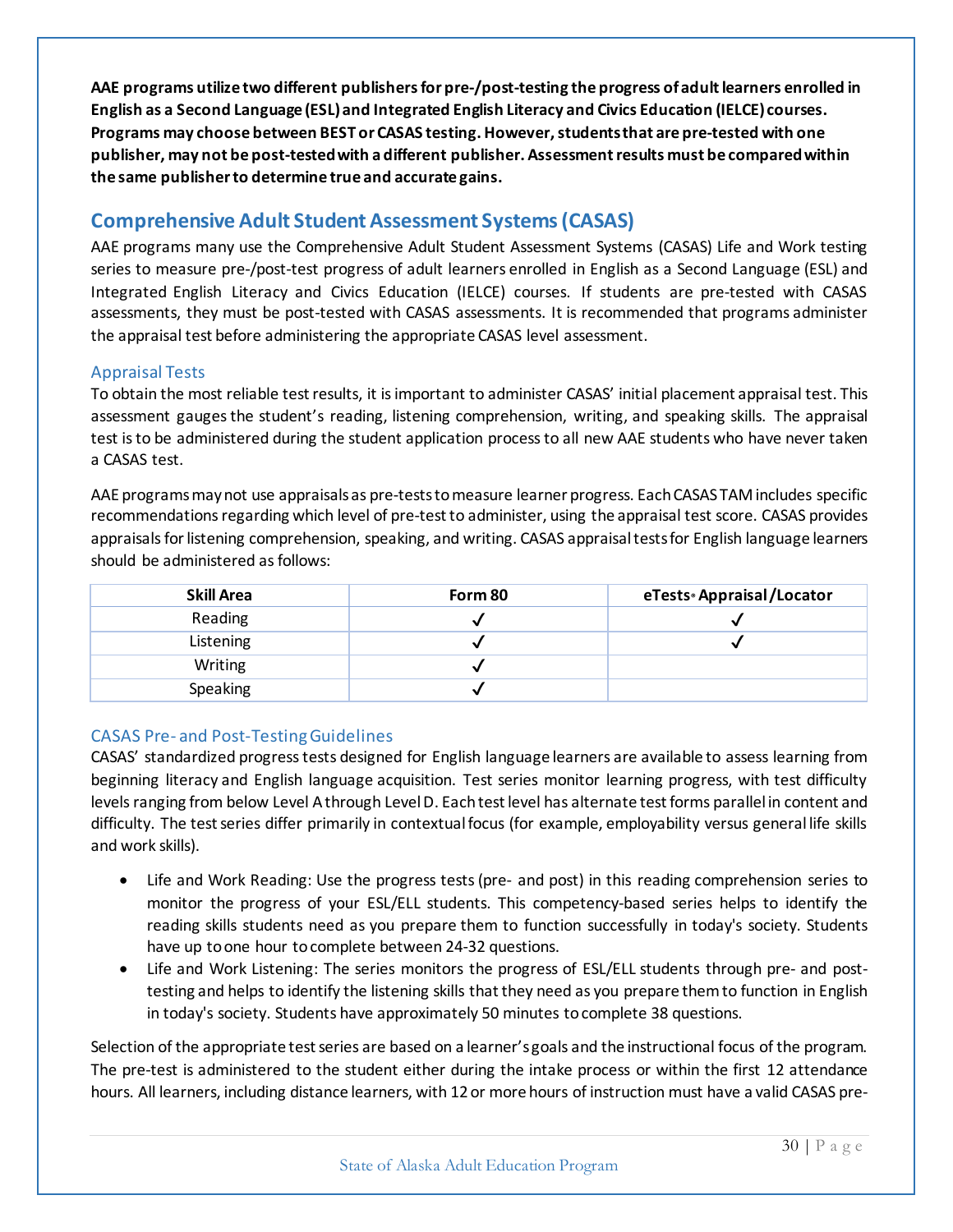test for placement into the NRS Federal Tables. Adult literacy providers may find guidance for pre-test and posttest selection in the Next Assigned Test Charts provided by CASAS in the TAM.

If using eTests®, the pre- and post-test selection happens automatically. Student'spost-tests are administered at the same level or higher, depending on the learners' pre-test score. If using paper tests, CASAS recommend an alternate test form within the same test series for post-testing. Additionally, the post-test must be given in the same skill area as the pre-test. Programs cannot compare Life and Work Reading to Life and Work Listening to determine learner gains. Pre- and post-tests must be entered into the AlaskaJobs system where they will be placed into the NRS Federal Reporting Tables.

#### Administration of CASAS Post-Test Requirements

According to recommendation from the Comprehensive Adult Student Assessment Systems (CASAS), students should be **post-tested**using an alternate form, after approximately 70–100 hours of instruction.

- Programs offering high intensity courses (e.g., class meets more than 15 hours per week) may choose to test at the end of a semester, term, quarter, or other substantial block of instruction, even though the instructional intervention is more than 100 hours of instruction.
- Programs offering low intensity courses with less than 70 hours in a semester, quarter, term, or other substantial block of instruction, may choose to post-test at the end of the instructional period.
- For programs with a schedule of less than four hours of instruction per week, the post-test can be administered four months after the pre-test. However, the administration of a post-test less than 60 hours after a pre-test is not likely to show valid progress.
- According to the publisher a minimum of 40 hours is necessary to show educational gain.
	- $\circ$  Student may be post-tested prior to reaching 40 hours of instruction if the regional program can show just cause.
- Programs may choose to assess students who indicate they are leaving the program before the scheduled post-test time, to maximize collection of paired test data.
- When giving a post-test for the CASAS Life and Work Series (print version), the test administrator must use an alternate forms (e.g. use Level B, Form 83 as the pretest; then use Level B, Form 84 as the posttest).

# <span id="page-30-0"></span>Virtual Administration of CASAS Life and Work Series Tests (Remote Testing)

The CASAS Life and Work Reading and Listening Assessments may be administered virtually to students. CASAS Life and Work Series Tests, when administered remotely, must follow as closely as possible the requirements for onsite administration. The following must be taken into account:

- The Test Examiner must be trained and familiar with using CASAS Life and Work Series Tests and eTests
- The Test Examiner must use a supported web conferencing platform and be familiar with the use of that platform. Possible options are Zoom, Webex, Google Meet, Microsoft Teams, Skype, GoTo-Meeting, Blackboard Collaborate.
	- $\circ$  Computer audio and webcam capabilities are required for both Test Examiner and student
	- o Headphones are not allowed
- There is a limit of five students for each Web Conferencing Session, as applicable to the assessment.
- All tests and test materials must be kept secure.
- All tests must be proctored.

#### <span id="page-30-1"></span>Reporting CASAS English as a Second Language Assessments

Programs much enter scale scores in the AlaskaJobs System. The scale score is the basic score for the CASAS and is used to compute and derive all other scores.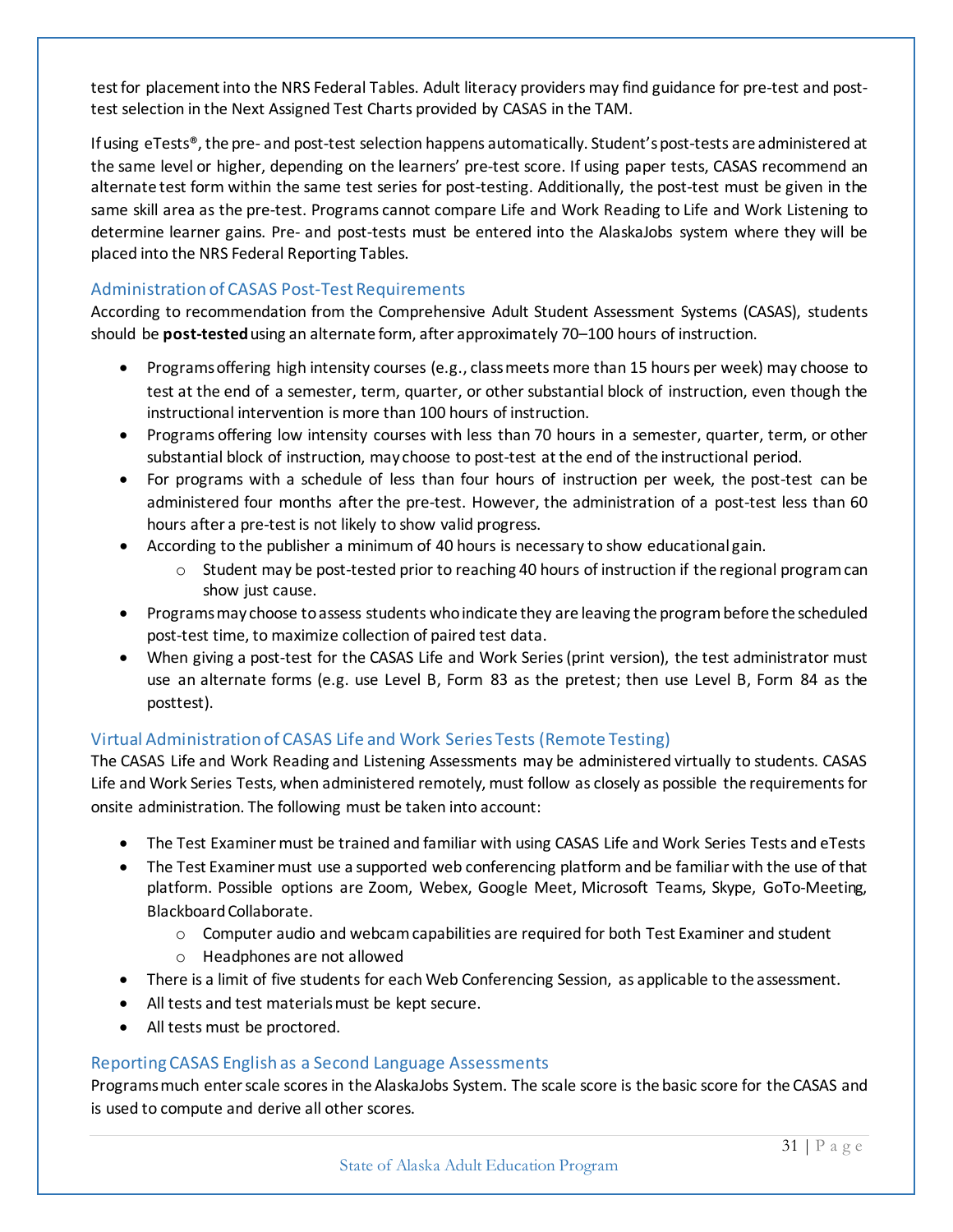| <b>Correlation of CASAS Scale Scores to NRS Levels</b> |                    |                     |                           |  |  |  |
|--------------------------------------------------------|--------------------|---------------------|---------------------------|--|--|--|
|                                                        | <b>CASAS Level</b> | L&W Reading Scale   | L&W Listening             |  |  |  |
|                                                        |                    | <b>Score Ranges</b> | <b>Scale Score Ranges</b> |  |  |  |
| <b>ESL Level 1 - Beginning ESL Literacy</b>            | A                  | 180 and Below       | 180 and Below             |  |  |  |
| <b>ESL Level 2 - Low Beginning ESL</b>                 | A                  | 181-190             | 181-190                   |  |  |  |
| <b>ESL Level 3 - High Beginning ESL</b>                | А                  | 191-200             | 191-199                   |  |  |  |
| <b>ESL Level 4 - Low Intermediate ESL</b>              | B                  | 201-210             | 200-209                   |  |  |  |
| <b>ESL Level 5 - High Intermediate ESL</b>             | В                  | 211-220             | 210-218                   |  |  |  |
| <b>ESL Level 6 - Advanced ESL</b>                      |                    | 221-235             | 219-227                   |  |  |  |
| <b>Exit criteria from CASAS:</b>                       |                    | 235 and higher      | 228 and higher            |  |  |  |

If an AAE Program chooses to give an ESL student both the CASAS and TABE assessments, the AlaskaJobs System will automatically place the student according to their TABE on the NRS tables.

#### <span id="page-31-0"></span>CASAS Online Resources

- Comprehensive Adult Student Assessment Systems [\(CASAS\)](https://www.casas.org/) Website
- CASAS [Account Creation](https://www.casas.org/CreateAccount.aspx)
- [Training and Support](https://www.casas.org/training-and-support) Center
	- o [Online Training](http://training.casas.org/)
- [Testing Guidelines](https://www.casas.org/training-and-support/testing-guidelines)
	- o [Assessment Accommodations](https://www.casas.org/training-and-support/testing-guidelines/Assessment-Accommodations)
	- o Intake Process [ESL](https://www.casas.org/docs/default-source/pagecontents/casas-esl-ell-intake-process.pdf?sfvrsn=e1c1a2e9_12?Status=Master)
	- o Pre- [& Post-Testing](https://www.casas.org/training-and-support/testing-guidelines/pre--post-testing)
	- o [Security Policy and Agreement](https://www.casas.org/about-casas/privacy-and-copyright-policy)

#### **Remote Testing Resources (Account Required)**

- [CASAS Remote Testing](https://www.casas.org/product-overviews/remote-testing)
- CASAS Remote Testing [FAQs](https://www.casas.org/docs/default-source/remote-testing/remote-testing-faqs.pdf?sfvrsn=a3cf335a_16?Status=Master)
- Going Remot[e Checklist](https://www.casas.org/docs/default-source/remote-testing/going-remote!-checklist.pdf?sfvrsn=bac8335a_20?Status=Master)
- [Register Testing Station Remotely](https://www.casas.org/docs/default-source/remote-testing/register-testing-stations-remotely.pdf?sfvrsn=e82b325a_2?Status=Master)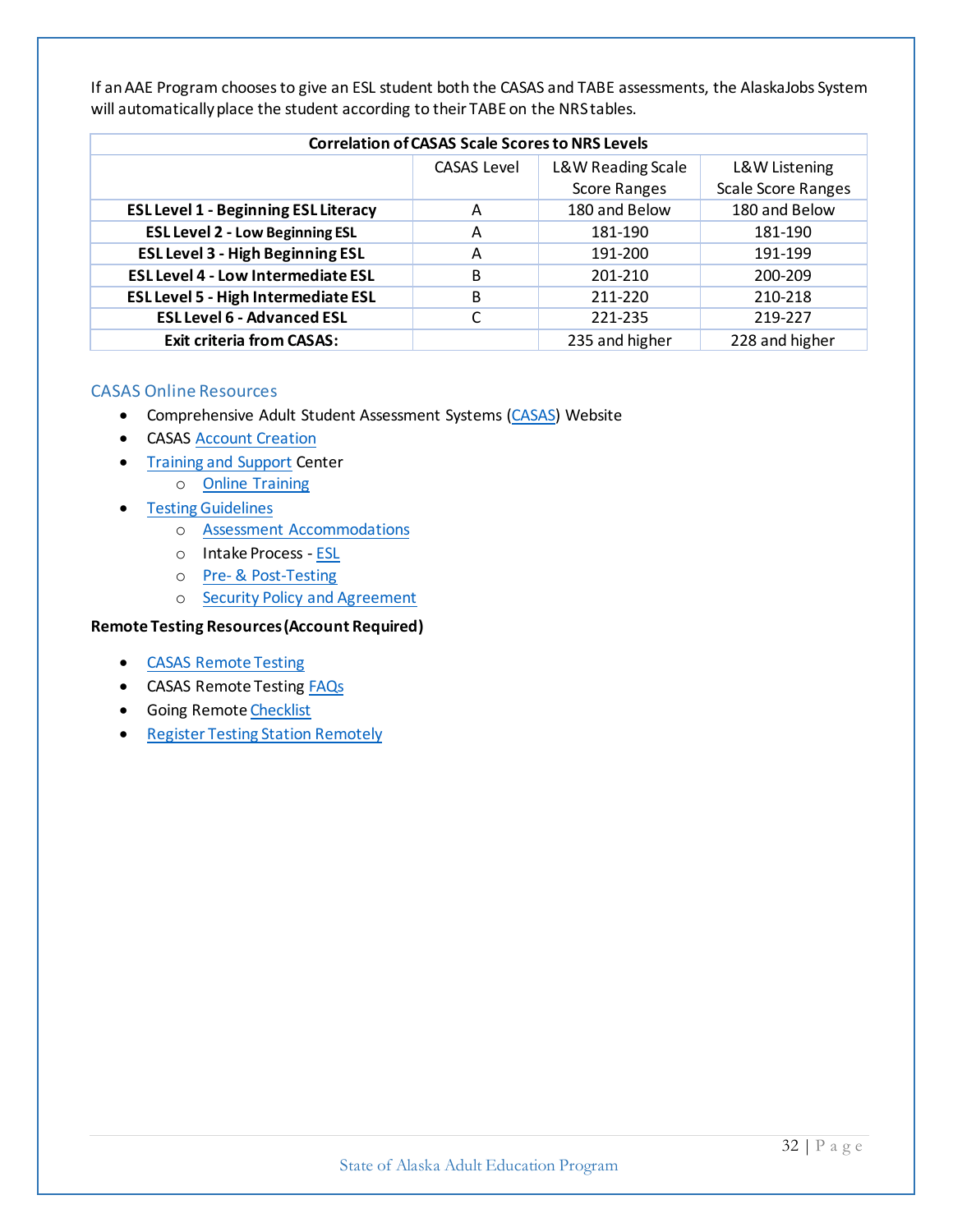#### <span id="page-32-0"></span>**Appendix A: WIOA's 13 Considerations**

- 1. The degree to which the eligible provider would be responsive to  $$ 
	- a. regional needs as identified in the local plan; and
	- b. serving individuals in the community who were identified in such plan as most in need of adult education and literacy activities, including individuals who have low levels of literacy skills; or who are English language learners;
- 2. the ability of the eligible provider to serve eligible individuals with disabilities, including eligible individuals with learning disabilities;
- 3. past effectiveness of the eligible provider in improving the literacy of eligible individuals to meet Stateadjusted performance levels, especially with respect to eligible individuals who have low levels of literacy;
- 4. the extent to which the eligible provider demonstrates alignment between proposed activities and services and the strategy and goals of the local plan, as well as the activities and services of the one-stop partners;
- 5. whether the eligible provider's program
	- a. is of sufficient intensity and quality, and based on the most rigorous research available, so that participants achieve substantial learning gains; and
	- b. uses instructional practices that include the essential components of reading instruction;
- 6. whether the eligible provider's activities, including whether reading, writing, speaking, mathematics, and English language acquisition instruction delivered by the eligible provider, are based on the best practices derived from the most rigorous research available and appropriate, including scientifically valid research and effective educational practice;
- 7. whether the eligible provider's activities effectively use technology services and delivery systems including distance;
- 8. whether the eligible provider's activities provide learning in context, including through integrated education and training, so that an individual acquires the skills needed to transition to and complete postsecondary education and training programs, obtain and advance in employment leading to economic self-sufficiency, and to exercise the rights and responsibilities of citizenship;
- 9. whether the eligible provider's activities are delivered by well-trained instructors, counselors, and administrators who meet any minimum qualifications established by the State, where applicable, and who have access to high quality development, including through electronic means;
- 10. whether the eligible provider's activities coordinate with other available education, training, and social service resources in the community, such as by establishing strong links with elementary schools and secondary schools, postsecondary educational institutions, institutions of higher education, local workforce investment boards, one-stop centers, job training programs, and social service agencies, business, industry, labor organizations, community-based organizations, nonprofit organizations, and intermediaries, for the development of career pathways;
- 11. whether the eligible provider's activities offer flexible schedules and coordination with Federal, State, and local support services (such as child care, mental health services, and career planning) that are necessary to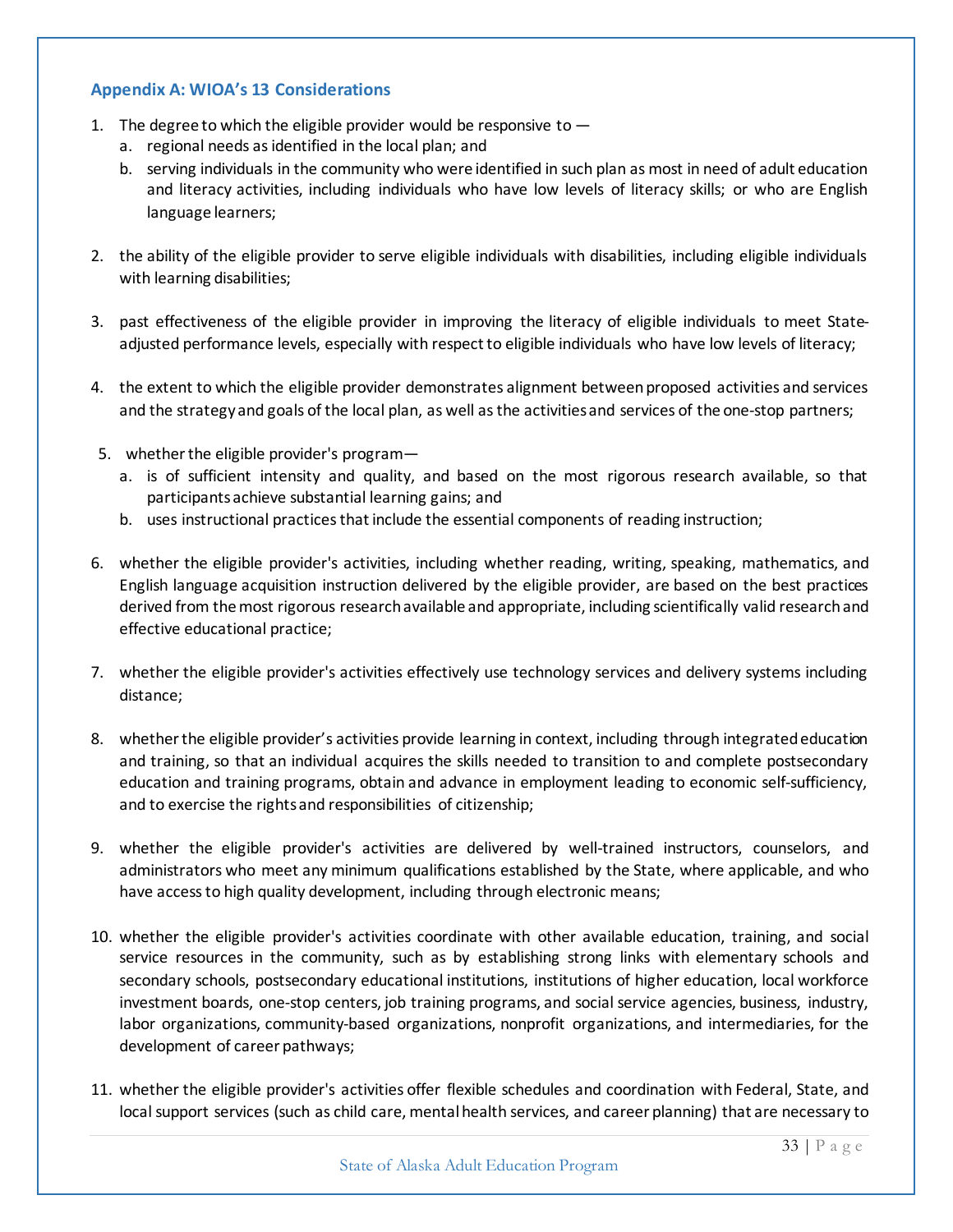enable individuals, including individuals with disabilities or other special needs, to attend and complete programs;

- 12. whether the eligible provider maintains a high-quality information management system that has the capacity to report measurable participant outcomes and to monitor program performance; and
- 13. whether the local areas in which the eligible provider is located have a demonstrated need for additional English language acquisition programs and civics education programs.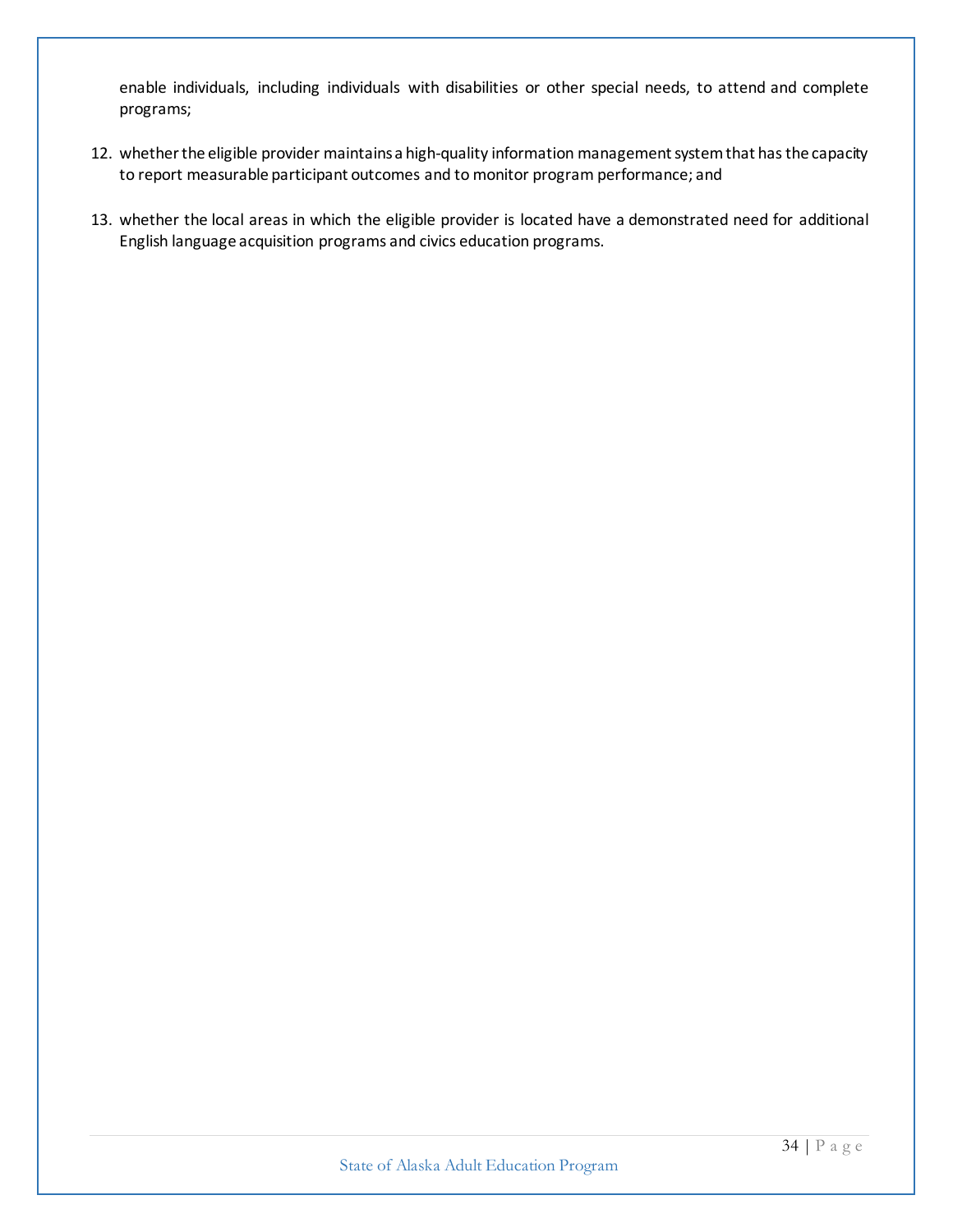<span id="page-34-0"></span>